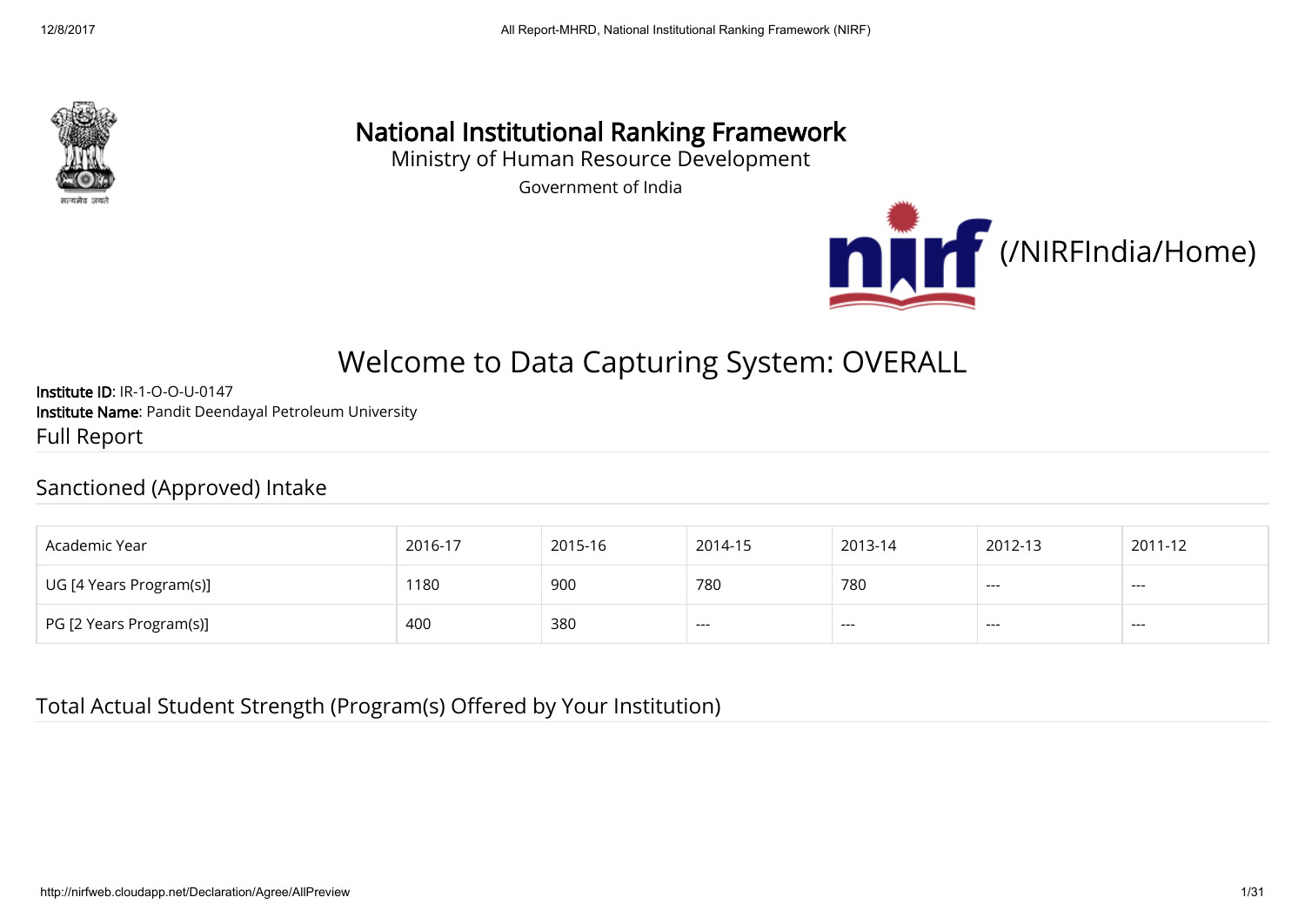| (All<br>programs<br>of all years) | No. of<br>Male<br>Students | No. of<br>Female<br>Students | Total<br>Students | Within<br>State<br>(Including<br>male &<br>female) | Outside<br>State<br>(Including<br>male &<br>female) | Outside<br>Country<br>(Including<br>male &<br>female) | Economically<br>Backward<br>(Including<br>male &<br>female) | Socially<br>Challenged<br>(SC+ST+OBC<br>Including<br>male &<br>female) | No. of<br>students<br>receiving<br>Freeships /<br>Scholarships<br>from the<br>State and<br>Central<br>Government | No. of<br>students<br>receiving<br>Freeships /<br>Scholarships<br>from<br>Institution<br>Funds | No. of<br>students<br>receiving<br>Freeships /<br>Scholarships<br>from the<br>Private<br><b>Bodies</b> | No. of<br>students<br>who are not<br>receiving<br>any<br>Freeships /<br>Scholarships |
|-----------------------------------|----------------------------|------------------------------|-------------------|----------------------------------------------------|-----------------------------------------------------|-------------------------------------------------------|-------------------------------------------------------------|------------------------------------------------------------------------|------------------------------------------------------------------------------------------------------------------|------------------------------------------------------------------------------------------------|--------------------------------------------------------------------------------------------------------|--------------------------------------------------------------------------------------|
| UG [4 Years<br>Program(s)]        | 2948                       | 805                          | 3753              | 3335                                               | 391                                                 | 27                                                    | 267                                                         | 844                                                                    | 402                                                                                                              | 45                                                                                             | 15                                                                                                     | 649                                                                                  |
| PG [2 Years<br>Program(s)]        | 314                        | 100                          | 414               | 325                                                | 89                                                  | $\mathsf 0$                                           | 26                                                          | 34                                                                     | $\mathbf 0$                                                                                                      | 58                                                                                             | 0                                                                                                      | $\overline{2}$                                                                       |

## Placement & Higher Studies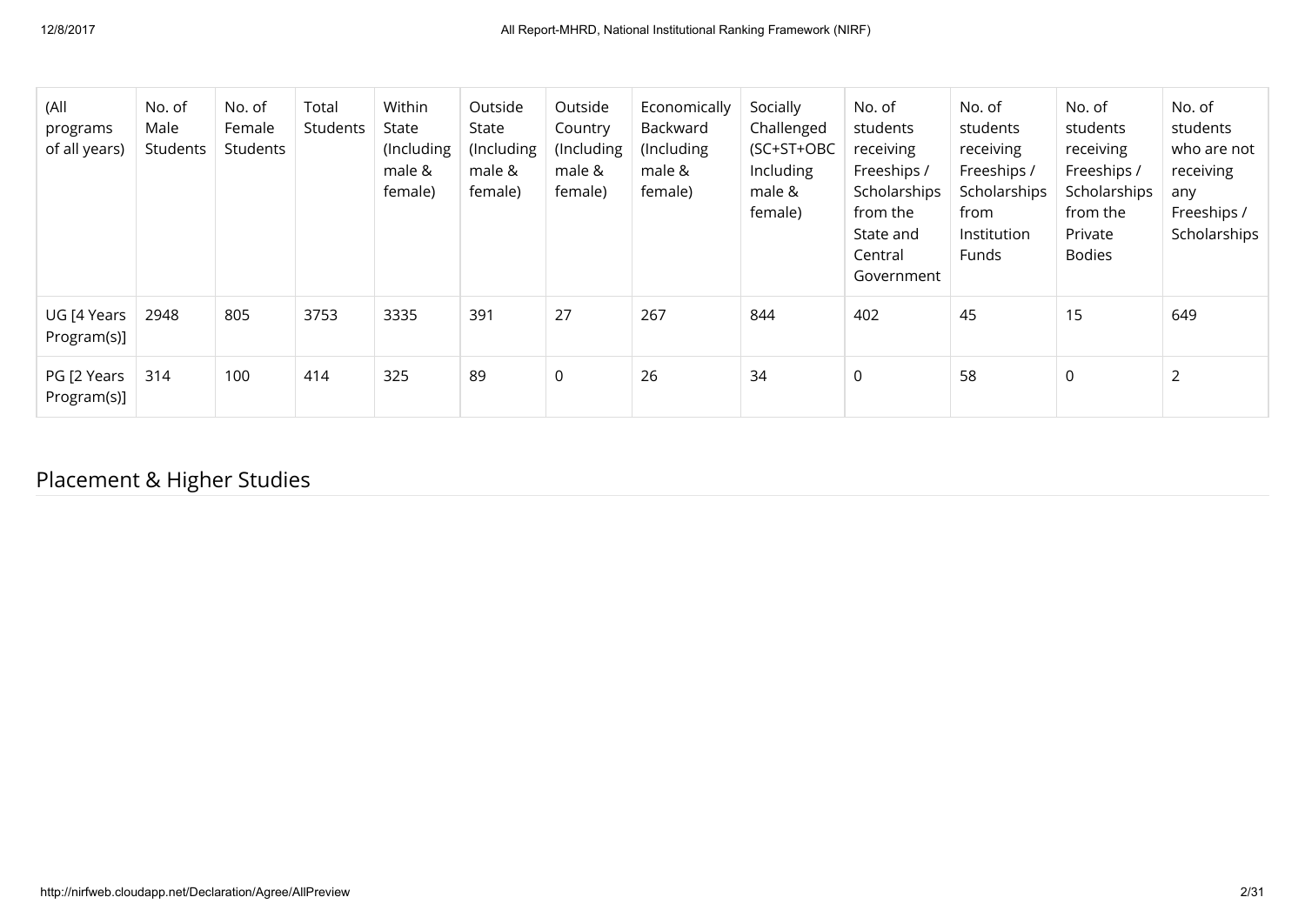|                  | UG [4 Years Program(s)]: Placement & higher studies for previous 3 years |                                                                          |                  |                  |                                     |                                                     |      |                                                        |                                     |                                                             |                |                                                             |
|------------------|--------------------------------------------------------------------------|--------------------------------------------------------------------------|------------------|------------------|-------------------------------------|-----------------------------------------------------|------|--------------------------------------------------------|-------------------------------------|-------------------------------------------------------------|----------------|-------------------------------------------------------------|
| Academic<br>Year | No. of first year<br>students intake<br>in the year                      | No. of first year<br>students admitted<br>in the year                    | Academic<br>Year | Lateral entry    | No. of students<br>admitted through | Academic<br>Year                                    | time | No. of students<br>graduating in<br>minimum stipulated | No. of<br>students<br>placed        | Median salary of<br>placed graduates<br>(Amount in Rs.)     |                | No. of<br>students<br>selected for<br><b>Higher Studies</b> |
| $(2011-12)$      | 660                                                                      | 637                                                                      | $(2012-13)$      | $\overline{0}$   |                                     | $(2014-15)$                                         | 572  |                                                        | 216                                 | 300000 (Rupees<br>Three Lakhs Only)                         |                | 33                                                          |
| $(2012-13)$      | 540                                                                      | 521                                                                      | $(2013-14)$      | $\mathbf 0$      |                                     | $(2015-16)$                                         | 408  |                                                        | 198                                 | 300000 (Rupees<br>Three Lakhs Only)                         |                | 57                                                          |
| $(2013-14)$      | 780                                                                      | 722                                                                      | $(2014-15)$      | $\mathbf 0$      |                                     | $(2016-17)$                                         | 653  |                                                        | 269                                 | 325000 (Rupees<br>Three Lakhs Twenty<br>Five Thousand Only) |                | 92                                                          |
|                  |                                                                          | PG [2 Years Program(s)]: Placement & higher studies for previous 3 years |                  |                  |                                     |                                                     |      |                                                        |                                     |                                                             |                |                                                             |
| Academic<br>Year | No. of first year<br>students intake in<br>the year                      | No. of first year<br>students admitted in<br>the year                    |                  | Academic<br>Year | time                                | No. of students graduating<br>in minimum stipulated |      | No. of<br>students<br>placed                           | Median salary of placed             | graduates (Amount in Rs.)                                   | <b>Studies</b> | No. of students<br>selected for Higher                      |
| $(2013-14)$      | 310                                                                      | 235                                                                      |                  | $(2014-15)$      | 231                                 |                                                     |      | 109                                                    |                                     | 479000 (Rupees Four Lakhs<br>Seventy Nine Thousand Only)    | 1              |                                                             |
| $(2014-15)$      | 310                                                                      | 194                                                                      |                  | $(2015-16)$      | 192                                 |                                                     |      | 84                                                     | Fifty Thousand Only)                | 550000 (Rupees Five Lakhs                                   | $\overline{4}$ |                                                             |
| $(2015-16)$      | 380                                                                      | 182                                                                      |                  | $(2016-17)$      | 178                                 |                                                     |      | 70                                                     | Sixty Two Thousand Five<br>Hundred) | 562500 (Rupees Five Lakhs                                   | $\mathsf{3}$   |                                                             |
|                  |                                                                          |                                                                          |                  |                  |                                     |                                                     |      |                                                        |                                     |                                                             |                |                                                             |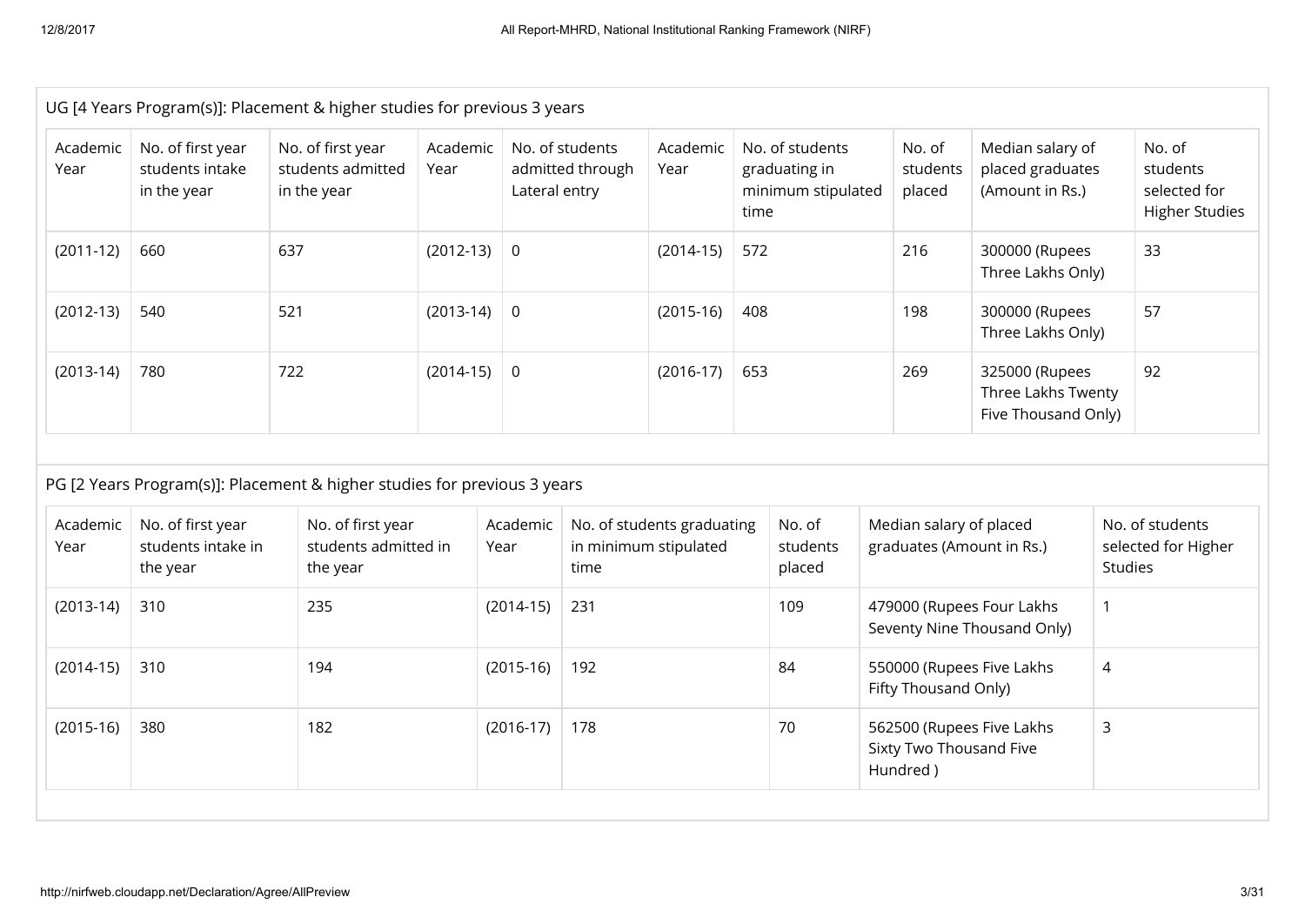#### Ph.D Student Details

| Ph.D (Student pursuing doctoral program till 2016-17; Students admitted in the academic year 2017-18 should no be entered here). |         |                       |         |         |  |  |  |
|----------------------------------------------------------------------------------------------------------------------------------|---------|-----------------------|---------|---------|--|--|--|
|                                                                                                                                  |         | <b>Total Students</b> |         |         |  |  |  |
| Full Time                                                                                                                        | 47      |                       |         |         |  |  |  |
| Part Time                                                                                                                        |         | 88                    |         |         |  |  |  |
|                                                                                                                                  |         |                       |         |         |  |  |  |
| No. of Ph.D students graduated (including Integrated Ph.D)                                                                       |         |                       |         |         |  |  |  |
|                                                                                                                                  | 2016-17 |                       | 2015-16 | 2014-15 |  |  |  |
| Full Time                                                                                                                        | 3       |                       | 3       | 5       |  |  |  |
| Part Time                                                                                                                        | 3<br>0  |                       |         |         |  |  |  |
|                                                                                                                                  |         |                       |         |         |  |  |  |

#### Financial Resources: Utilised Amount for the Capital & Operational expenditure for previous 3 years

| Financial Year                                                                                       | 2016-17         | 2015-16         | 2014-15         |  |  |  |
|------------------------------------------------------------------------------------------------------|-----------------|-----------------|-----------------|--|--|--|
|                                                                                                      | Utilised Amount | Utilised Amount | Utilised Amount |  |  |  |
| Annual Capital Expenditure on Academic Activities and Resources (excluding expenditure on buildings) |                 |                 |                 |  |  |  |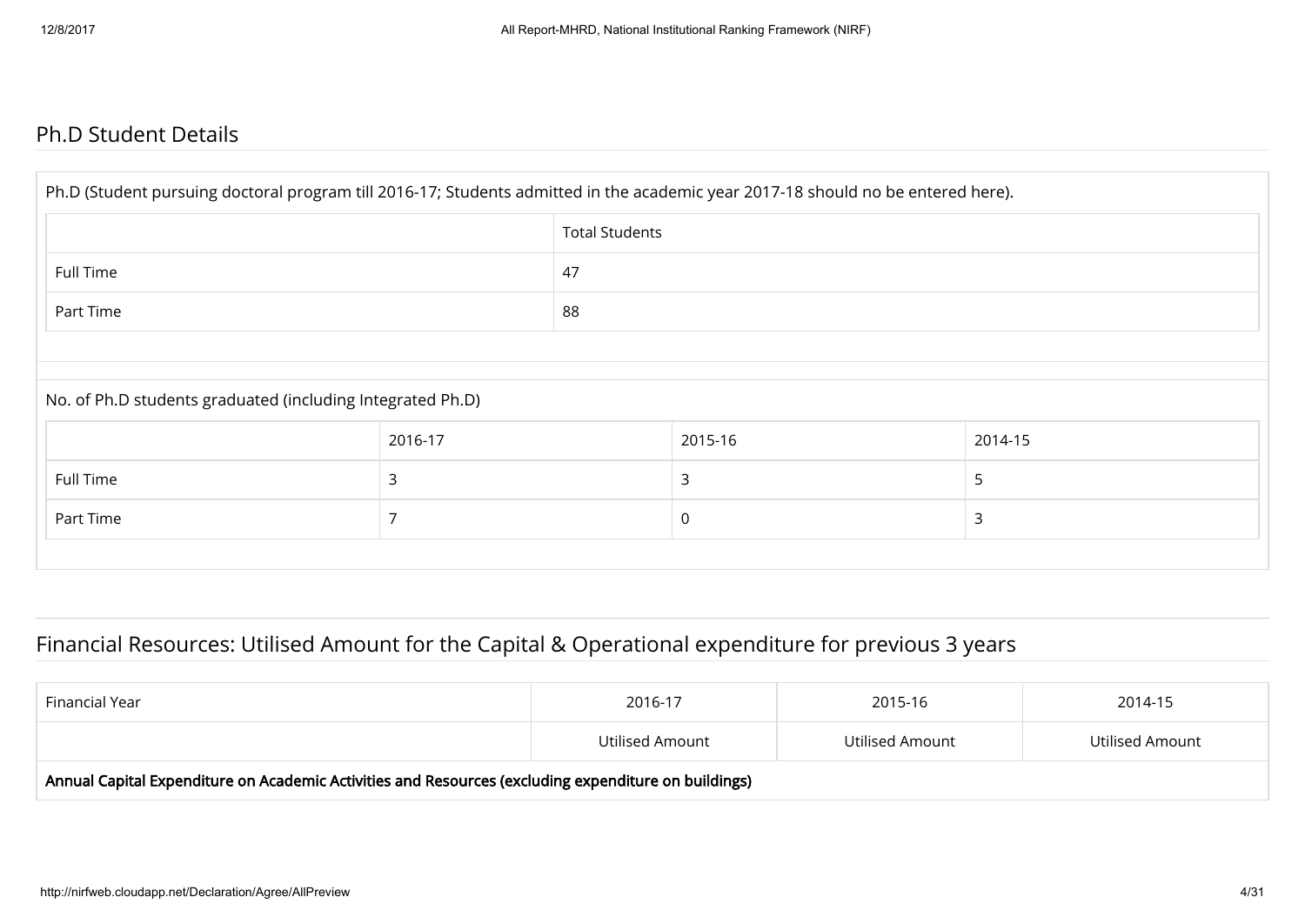| Financial Year                                                                                                                                      | 2016-17                                                                                                    | 2015-16                                                                                                     | 2014-15                                                                                                     |
|-----------------------------------------------------------------------------------------------------------------------------------------------------|------------------------------------------------------------------------------------------------------------|-------------------------------------------------------------------------------------------------------------|-------------------------------------------------------------------------------------------------------------|
|                                                                                                                                                     | <b>Utilised Amount</b>                                                                                     | <b>Utilised Amount</b>                                                                                      | <b>Utilised Amount</b>                                                                                      |
| Library                                                                                                                                             | 3893706 (Rupees Thirty Eight<br>Lakh Ninety Three Thousand<br>Seven Hundred Six Only)                      | 3978447 (Rupees Thirty Nine<br>Lakh Seventy Eight Thousand<br>Four Hundred Forty Seven Only)                | 2579379 (Rupees Twenty Five<br>Lakh Seventy Nine Thousand<br>Three Hundred Seventy Nine<br>Only)            |
| New Equipment for Laboratories                                                                                                                      | 99939519 (Rupees Nine Crore<br>Ninety Nine Lakh Thirty Nine<br>Thousand Five Hundred<br>Nineteen Only)     | 37187071 (Rupees Three Crore<br>Seventy One Lakh Eighty Seven<br>Thousand Seventy One Only)                 | 47235041 (Rupees Four Crore<br>Seventy Two Lakh Thirty Five<br>Thousand Forty One Only)                     |
| <b>Engineering Workshops</b>                                                                                                                        | 0 (Zero)                                                                                                   | 0 (Zero)                                                                                                    | 0 (Zero)                                                                                                    |
| Studios                                                                                                                                             | 0 (Zero)                                                                                                   | 0 (Zero)                                                                                                    | 0 (Zero)                                                                                                    |
| Other expenditure on creation of Capital Assets (excluding<br>expenditure on Land and Building)                                                     | 53875852 (Rupees Five Crore<br>Thirty Eight Lakh Seventy Five<br>Thousand Eight Hundred Fifty<br>Two Only) | 109547569 (Rupees Ten Crore<br>Ninety Five Lakh Forty Seven<br>Thousand Five Hundred Sixty<br>Nine Only)    | 33136888 (Rupees Three Crore<br>Thirty One Lakh Thirty Six<br>Thousand Eight Hundred Eighty<br>Eight Only)  |
| <b>Annual Operational Expenditure</b>                                                                                                               |                                                                                                            |                                                                                                             |                                                                                                             |
| Salaries (Teaching and Non Teaching staff)                                                                                                          | 396294000 (Thirty Nine Crore<br>Sixty Two Lakh Ninety Four<br>Thousand Only)                               | 251371212 (Twenty Five Crore<br>Thirteen Lakh Seventy One<br>Thousand Two Hundred Twelve<br>Only)           | 218782164 (Twenty One Crore<br>Eighty Seven Lakh Eighty Two<br>Thousand One Hundred Sixty<br>Four Only)     |
| Maintenance of Academic Infrastructure or consumables, other<br>running expenditures etc. (excluding maintenance of hostels and<br>allied services) | 272934035 (Twenty Seven Crore<br>Twenty Nine Lakh Thirty Four<br>Thousand Thirty Five Only )               | 275933344 (Twenty Seven Crore<br>Fifty Nine Lakh Thirty Three<br>Thousand Three Hundred Forty<br>Four Only) | 218987348 (Twenty One Crore<br>Eighty Nine Lakh Eighty Seven<br>Thousand Three Hundred Forty<br>Eight Only) |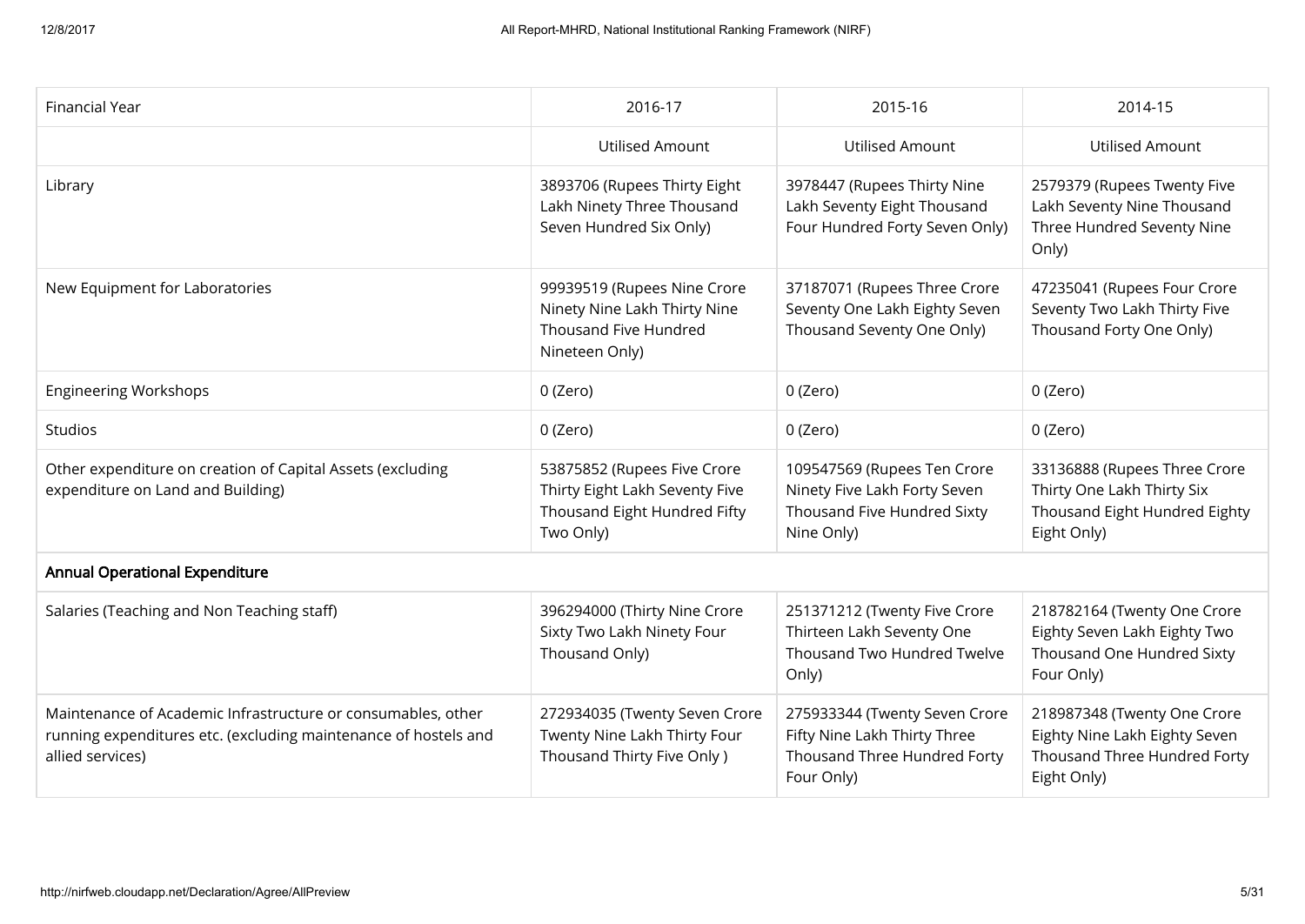| Financial Year                 | 2016-17                                                                                  | 2015-16                                                         | 2014-15                                                                         |
|--------------------------------|------------------------------------------------------------------------------------------|-----------------------------------------------------------------|---------------------------------------------------------------------------------|
|                                | Utilised Amount                                                                          | Utilised Amount                                                 | Utilised Amount                                                                 |
| Seminars/Conferences/Workshops | 1337568 (Rupees Thirteen Lakh<br>Thirty Seven Thousand Five<br>Hundred Sixty Eight Only) | 1028009 (Rupees Ten Lakh<br>Twenty Eight Thousand Nine<br>Only) | 1680254 (Rupees Sixteen Lakh<br>Eighty Thousand Two Hundred<br>Fifty Four Only) |

#### Earning From Patents(IPR)

| Financial Year                          | 2016-17 | 2015-16 | 2014-15 |
|-----------------------------------------|---------|---------|---------|
| Earning From Patents (Amount in Rupees) |         |         |         |
| Enter Amount in Words                   | Zero    | Zero    | Zero    |

## Sponsored Research Details

| Financial Year                                     | 2016-17        | 2015-16  | 2014-15 |
|----------------------------------------------------|----------------|----------|---------|
| Total no. of Sponsored<br>Projects                 | 10             | 8        | 4       |
| Total no. of Funding Agencies                      | $\overline{4}$ | 6        | 4       |
| <b>Total Amount Received</b><br>(Amount in Rupees) | 11220558       | 37392850 | 5491000 |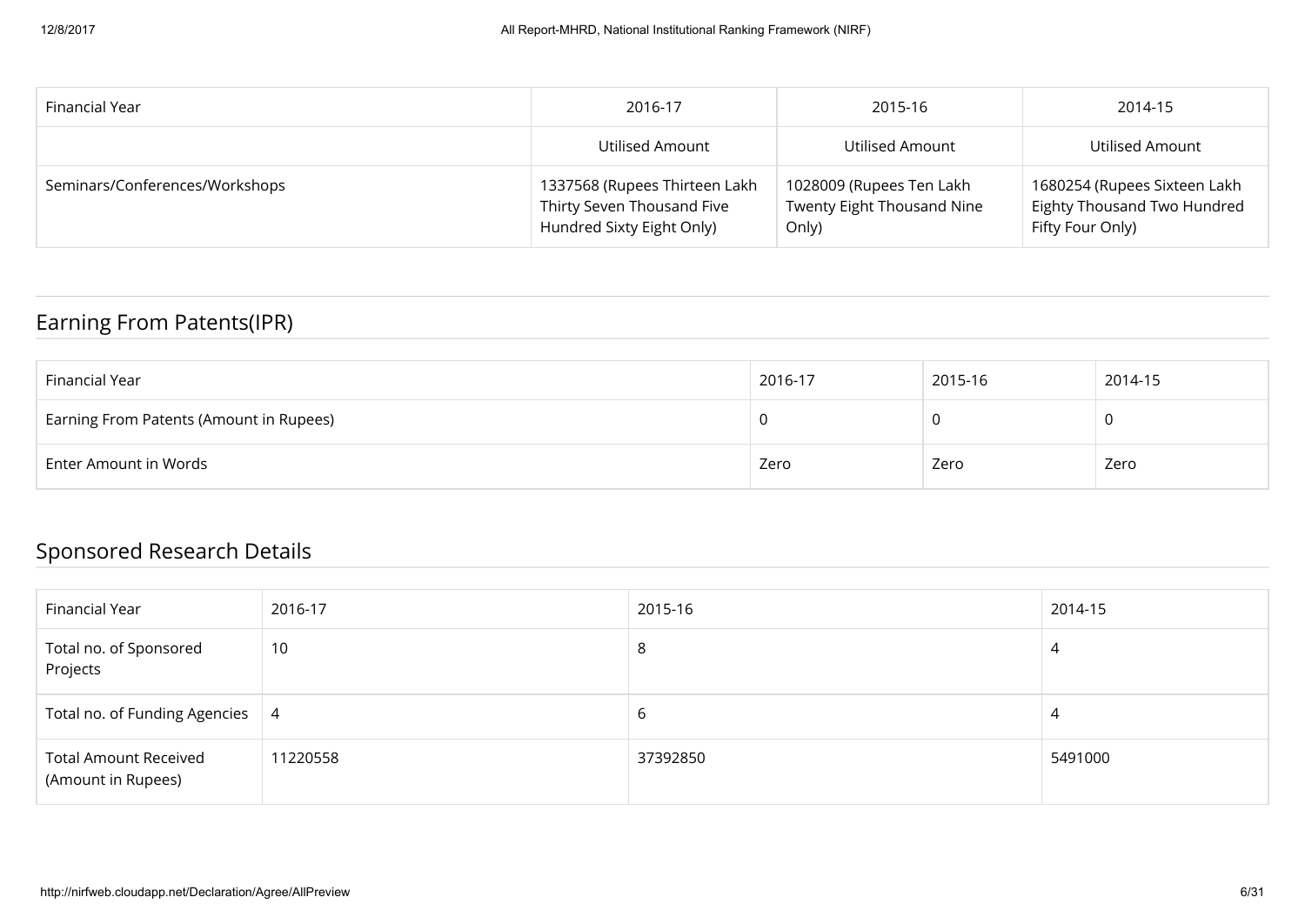| Financial Year           | 2016-17                                     | 2015-16                                              | 2014-15                     |
|--------------------------|---------------------------------------------|------------------------------------------------------|-----------------------------|
| Amount Received in Words | One Crore Twelve Lakhs Twenty Thousand Five | Three Crores Seventy Three Lakhs Ninety Two Thousand | Fifty Four Lakhs Ninety One |
|                          | Hundred Fifty Eight Only                    | Eight Hundred Fifty Only                             | Thousand Only               |

#### Consultancy Project Details

| Financial Year                                     | 2016-17                                                            | 2015-16                                                             | 2014-15                                                         |
|----------------------------------------------------|--------------------------------------------------------------------|---------------------------------------------------------------------|-----------------------------------------------------------------|
| Total no. of Consultancy<br>Projects               | 8                                                                  | 8                                                                   | 10                                                              |
| Total no. of Client<br>Organizations               |                                                                    |                                                                     | 9                                                               |
| <b>Total Amount Received</b><br>(Amount in Rupees) | 1852534                                                            | 1836637                                                             | 7560641                                                         |
| Amount Received in Words                           | Eighteen Lakhs Fifty Two Thousand Five<br>Hundred Thirty Four Only | Eighteen Lakhs Thirty Six Thousand Six<br>Hundred Thirty Seven Only | Seventy Five Lakhs Sixty Thousand Six<br>Hundred Forty One Only |

#### Executive Development Programs (Minimum one year duration)

| Financial Year                                        | 2016-17 | 2015-16 | 2014-15 |
|-------------------------------------------------------|---------|---------|---------|
| Total no. of Executive<br><b>Development Programs</b> |         |         |         |
| Total no. of Participants                             |         |         | O       |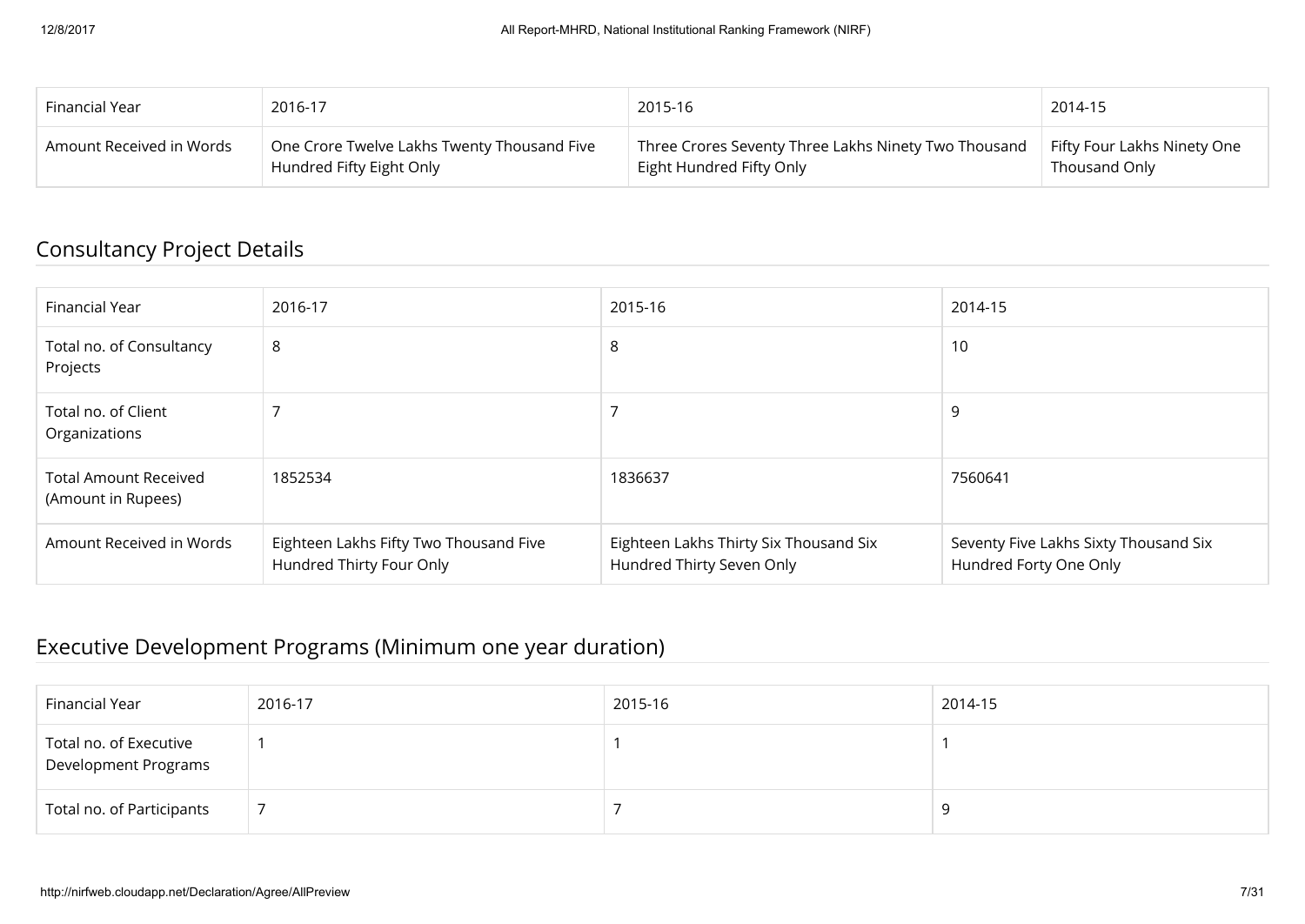| Financial Year                                     | 2016-17                                                                  | 2015-16                                                                  | 2014-15                                                                  |
|----------------------------------------------------|--------------------------------------------------------------------------|--------------------------------------------------------------------------|--------------------------------------------------------------------------|
| <b>Total Annual Earnings</b><br>(Amount in Rupees) | 2221720                                                                  | 3436760                                                                  | 3489620                                                                  |
| <b>Total Annual Earnings in</b><br>Words           | Rupees Twenty Two Lakhs Twenty One<br>Thousand Seven Hundred Twenty Only | Rupees Thirty Four Lakhs Thirty Six<br>Thousand Seven Hundred Sixty Only | Rupees Thirty Four Lakhs Eighty Nine<br>Thousand Six Hundred Twenty Only |

## PCS Facilties: Facilities of physically challenged students

| 1. Do your institution buildings have Lifts/Ramps?                                                                                                        | Yes, in all the buildings |
|-----------------------------------------------------------------------------------------------------------------------------------------------------------|---------------------------|
| 2. Do your institution have provision for walking aids, includingwheelchairs and transportation from one building to another for handicapped<br>students? | Yes, in all the buildings |
| 3. Do your institution buildings have specially designed toilets for handicapped students?                                                                | Yes, in all the buildings |

## Faculty Details

| Srno | Name           | Age | Designation | Gender | Qualification | Experience<br>(In Months) | Is.<br>Associated<br>Last Year | Currently<br>working with<br>institution? | Joining<br>Date | Leaving<br>Date      | Association<br>type |
|------|----------------|-----|-------------|--------|---------------|---------------------------|--------------------------------|-------------------------------------------|-----------------|----------------------|---------------------|
|      | G Mukhopadhyay | -63 | Other       | Male   | Ph.D          | 384                       | Yes                            | Yes                                       | 10-02-<br>2015  | $\sim$ $\sim$ $\sim$ | Visiting            |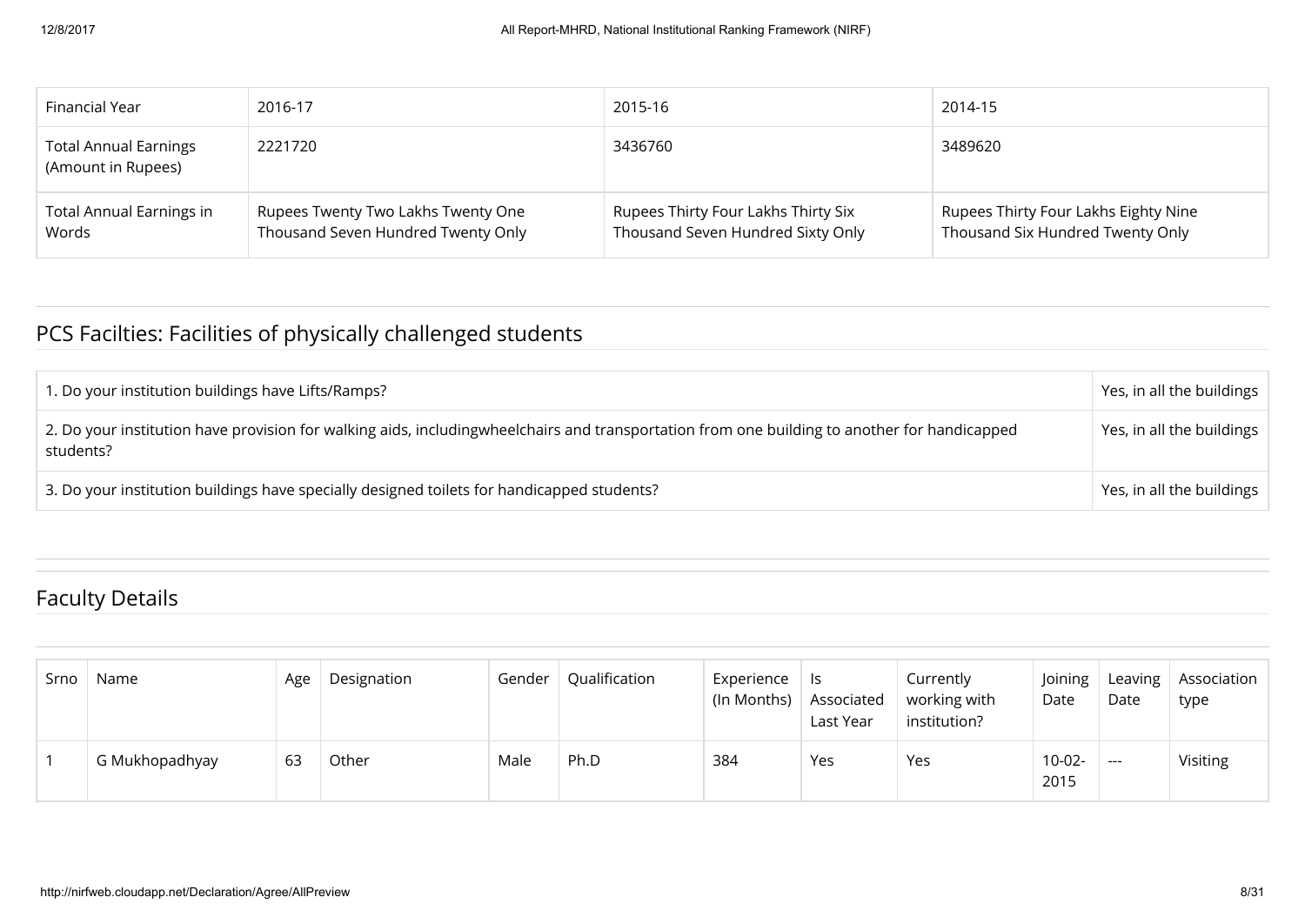| 2              | <b>ABHINAY BANKER</b>           | 32 | Other                      | Male   | Ph.D   | 48  | Yes       | Yes       | $03 - 08 -$<br>2015 | $\pm$ $\pm$ $\pm$       | Visiting               |
|----------------|---------------------------------|----|----------------------------|--------|--------|-----|-----------|-----------|---------------------|-------------------------|------------------------|
| 3              | Abhishek Kumar                  | 43 | <b>Assistant Professor</b> | Male   | Ph.D   | 88  | Yes       | Yes       | $13 - 05 -$<br>2013 | $\sim$ $\sim$           | Regular                |
| $\overline{4}$ | Abhishek Kumar                  | 31 | Lecturer                   | Male   | M.Tech | 36  | <b>No</b> | <b>No</b> | $08-07-$<br>2013    | $01 - 02 -$<br>2016     | Adhoc /<br>Contractual |
| 5              | AJIT DESAI                      | 77 | Other                      | Male   | B.E    | 600 | Yes       | Yes       | $16 - 08 -$<br>2012 | $\sim$ $\sim$           | Visiting               |
| 6              | Akhilesh Magal                  | 32 | Other                      | Male   | M.S    | 120 | Yes       | Yes       | $27 - 07 -$<br>2016 | $\sim$                  | Visiting               |
| $\overline{7}$ | ALPESH DESAI                    | 27 | Other                      | Male   | Ph.D   | 41  | <b>No</b> | Yes       | 08-04-<br>2017      | $\frac{1}{2}$           | Regular                |
| 8              | <b>AMIT MEHTA</b>               | 36 | Other                      | Male   | M.COM  | 36  | Yes       | Yes       | $03-07-$<br>2017    | $\pm$ $\pm$ $\pm$       | Visiting               |
| 9              | <b>AMIT SANT</b>                | 33 | <b>Assistant Professor</b> | Male   | Ph.D   | 24  | Yes       | Yes       | $01 - 04 -$<br>2016 | $\mathbf{L}=\mathbf{L}$ | Regular                |
| 10             | ANILKUMAR<br>TRIKAMBHAI MARKANA | 38 | Assistant Professor        | Male   | Ph.D   | 102 | Yes       | Yes       | $01 - 01 -$<br>2009 | $\frac{1}{2}$           | Adhoc /<br>Contractual |
| 11             | <b>ANSARI MD</b><br>SHARIFUDDIN | 36 | Assistant Professor        | Male   | Ph.D   | 143 | Yes       | Yes       | $24 - 11 -$<br>2010 | $\sim$                  | Regular                |
| 12             | Anshul A Gupta                  | 27 | Lecturer                   | Male   | M.Tech | 31  | No        | No        | 08-08-<br>2013      | $27-02-$<br>2015        | Adhoc /<br>Contractual |
| 13             | ANURITA RATHORE                 | 41 | Other                      | Female | Ph.D   | 6   | Yes       | Yes       | 04-07-<br>2017      | $\sim$ $\sim$           | Visiting               |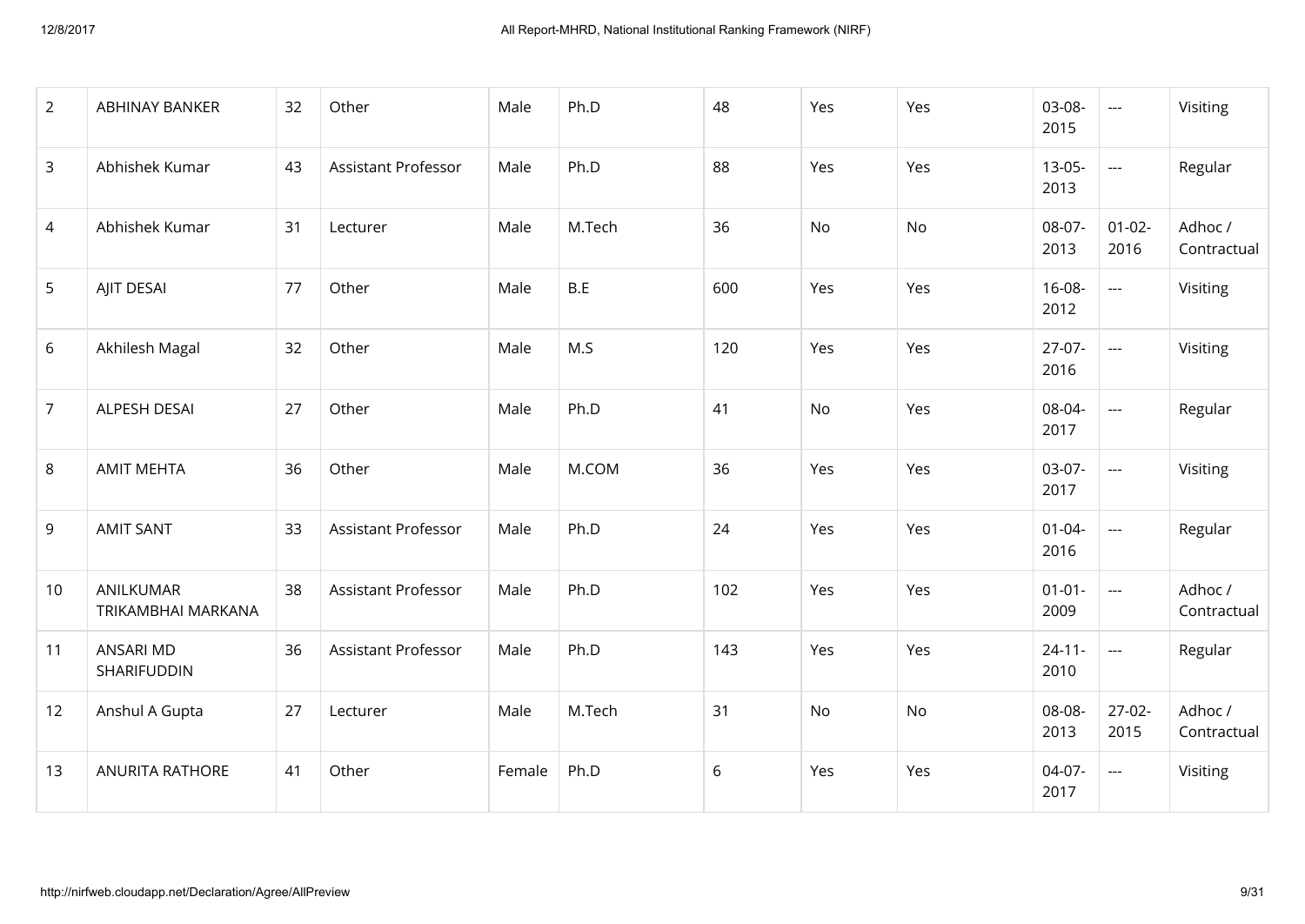| 14 | ANUSHKA                               | 31 | Other                      | Female | M.A.(Economics) | 36  | Yes | Yes       | $01 - 07 -$<br>2016 | $\sim$ $\sim$ $\sim$ | Visiting               |
|----|---------------------------------------|----|----------------------------|--------|-----------------|-----|-----|-----------|---------------------|----------------------|------------------------|
| 15 | ASHA MANDAPPA                         | 55 | Other                      | Female | Ph.D            | 240 | Yes | Yes       | $01 - 01 -$<br>2014 | $\sim$ $\sim$        | Visiting               |
| 16 | <b>ASHISH DOORWAR</b>                 | 29 | Lecturer                   | Male   | M.Tech          | 12  | Yes | No        | $01 - 09 -$<br>2015 | 19-08-<br>2016       | Adhoc /<br>Contractual |
| 17 | <b>ASHISH JOSHI</b>                   | 41 | Associate Professor        | Male   | Ph.D            | 56  | Yes | Yes       | $15 - 11 -$<br>2016 | $\sim$ $\sim$        | Regular                |
| 18 | ASHISH UNNARKAT                       | 34 | <b>Assistant Professor</b> | Male   | Ph.D            | 22  | Yes | Yes       | $04 - 04 -$<br>2016 | $\sim$ $\sim$        | Regular                |
| 19 | Ashish verma                          | 43 | Other                      | Male   | <b>MBA</b>      | 158 | Yes | Yes       | $17 - 11 -$<br>2012 | $\sim$ $\sim$        | Visiting               |
| 20 | <b>ASHU KEDIA</b>                     | 27 | Lecturer                   | Male   | M.Tech          | 11  | No  | No        | $21 - 07 -$<br>2014 | 19-06-<br>2015       | Adhoc /<br>Contractual |
| 21 | <b>ASHVIN PARWANI</b>                 | 33 | Other                      | Male   | Ph.D            | 36  | Yes | Yes       | $01 - 07 -$<br>2014 | $\sim$ $\sim$        | Visiting               |
| 22 | <b>B SHARAN BASWA</b>                 | 27 | Lecturer                   | Male   | M.Tech          | 35  | Yes | <b>No</b> | $10-07-$<br>2014    | $13 - 01 -$<br>2016  | Adhoc /<br>Contractual |
| 23 | <b>BADHEKA VISHVESH</b><br>JAYANTBHAI | 38 | Professor                  | Male   | Ph.D            | 191 | Yes | Yes       | $01 - 09 -$<br>2007 | $\sim$ $\sim$        | Regular                |
| 24 | <b>BALAJI RANGANATHAN</b>             | 50 | Other                      | Male   | Ph.D            | 264 | Yes | Yes       | $01 - 07 -$<br>2015 | $\overline{a}$       | Visiting               |
| 25 | <b>BALAJI RAO</b>                     | 25 | Lecturer                   | Male   | M.Tech          | 12  | Yes | No        | $29 - 06 -$<br>2015 | $01 - 06 -$<br>2017  | Adhoc /<br>Contractual |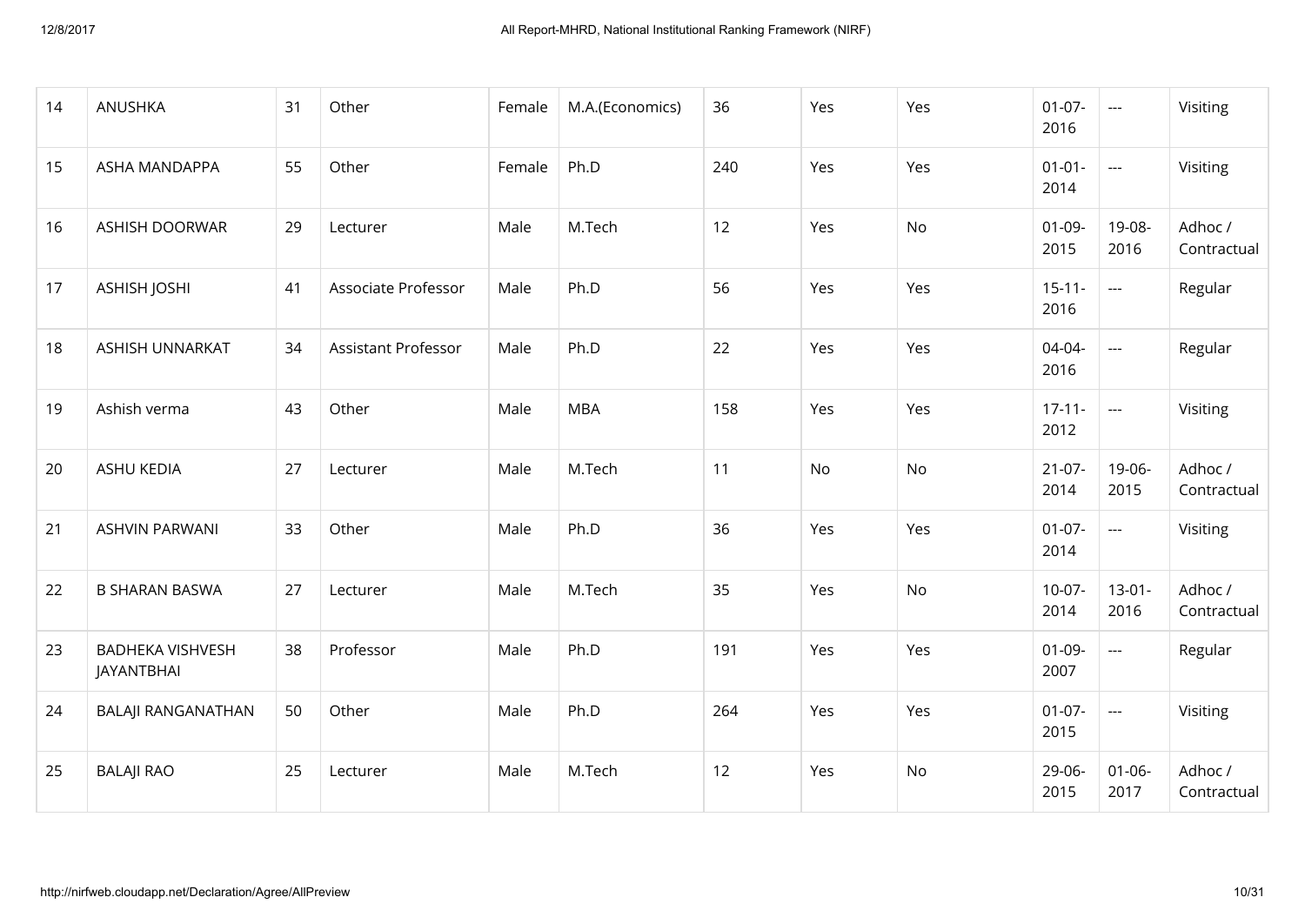| 26 | <b>BALCHANDANI SWETA</b><br>CHETANANAND | 28 | Lecturer                                            | Female | M.Tech | 44  | Yes | Yes | $17 - 12 -$<br>2013 | $\sim$ $\sim$       | Adhoc /<br>Contractual |
|----|-----------------------------------------|----|-----------------------------------------------------|--------|--------|-----|-----|-----|---------------------|---------------------|------------------------|
| 27 | <b>BALLAPU</b><br>HARDHVARDHAN          | 34 | <b>Assistant Professor</b>                          | Male   | Ph.D   | 16  | Yes | Yes | $23 - 06 -$<br>2016 | $\sim$ $\sim$       | Regular                |
| 28 | <b>BANDOPANT PAWAR</b>                  | 26 | Lecturer                                            | Male   | M.Tech | 12  | Yes | No  | $01 - 07 -$<br>2015 | $06-11-$<br>2017    | Adhoc /<br>Contractual |
| 29 | BANDYOPADHYAY RAJIB                     | 47 | Professor                                           | Male   | Ph.D   | 227 | Yes | Yes | $18 - 10 -$<br>2010 | $\sim$              | Regular                |
| 30 | <b>BANERJEE TANUSHRI</b>                | 49 | Associate Professor                                 | Female | Ph.D   | 190 | Yes | Yes | 16-09-<br>2011      | $\sim$ $\sim$       | Regular                |
| 31 | <b>BANIK PARITOSH KANSA</b>             | 63 | Dean / Principal /<br>Director / Vice<br>Chancellor | Male   | Ph.D   | 80  | No  | No  | $12 - 08 -$<br>2009 | $20 - 08 -$<br>2014 | Adhoc /<br>Contractual |
| 32 | <b>BARASHA DEKA</b>                     | 26 | Lecturer                                            | Female | M.Tech | 12  | Yes | No  | $16 - 05 -$<br>2016 | $02 - 06 -$<br>2017 | Adhoc /<br>Contractual |
| 33 | <b>BAXI HIMANI</b>                      | 38 | <b>Assistant Professor</b>                          | Female | Ph.D   | 58  | No  | No  | 09-02-<br>2012      | $31 - 12 -$<br>2014 | Regular                |
| 34 | <b>BEHERA BIJAYA</b><br><b>KRUSHNA</b>  | 53 | Professor                                           | Male   | Ph.D   | 209 | No  | No  | $01 - 02 -$<br>2012 | $17-07-$<br>2014    | Regular                |
| 35 | <b>BHATT NAIMISH S</b>                  | 32 | Lecturer                                            | Male   | M.Tech | 51  | Yes | Yes | $29 - 10 -$<br>2013 | $\sim$ $\sim$       | Adhoc /<br>Contractual |
| 36 | <b>BHOI MANAS KUMAR</b>                 | 42 | <b>Assistant Professor</b>                          | Male   | Ph.D   | 161 | Yes | Yes | $19 - 11 -$<br>2012 | $\sim$              | Regular                |
| 37 | <b>BHUI UTTAM KUMAR</b>                 | 48 | Associate Professor                                 | Male   | Ph.D   | 217 | Yes | Yes | $20 - 10 -$<br>2008 | $\sim$ $\sim$       | Regular                |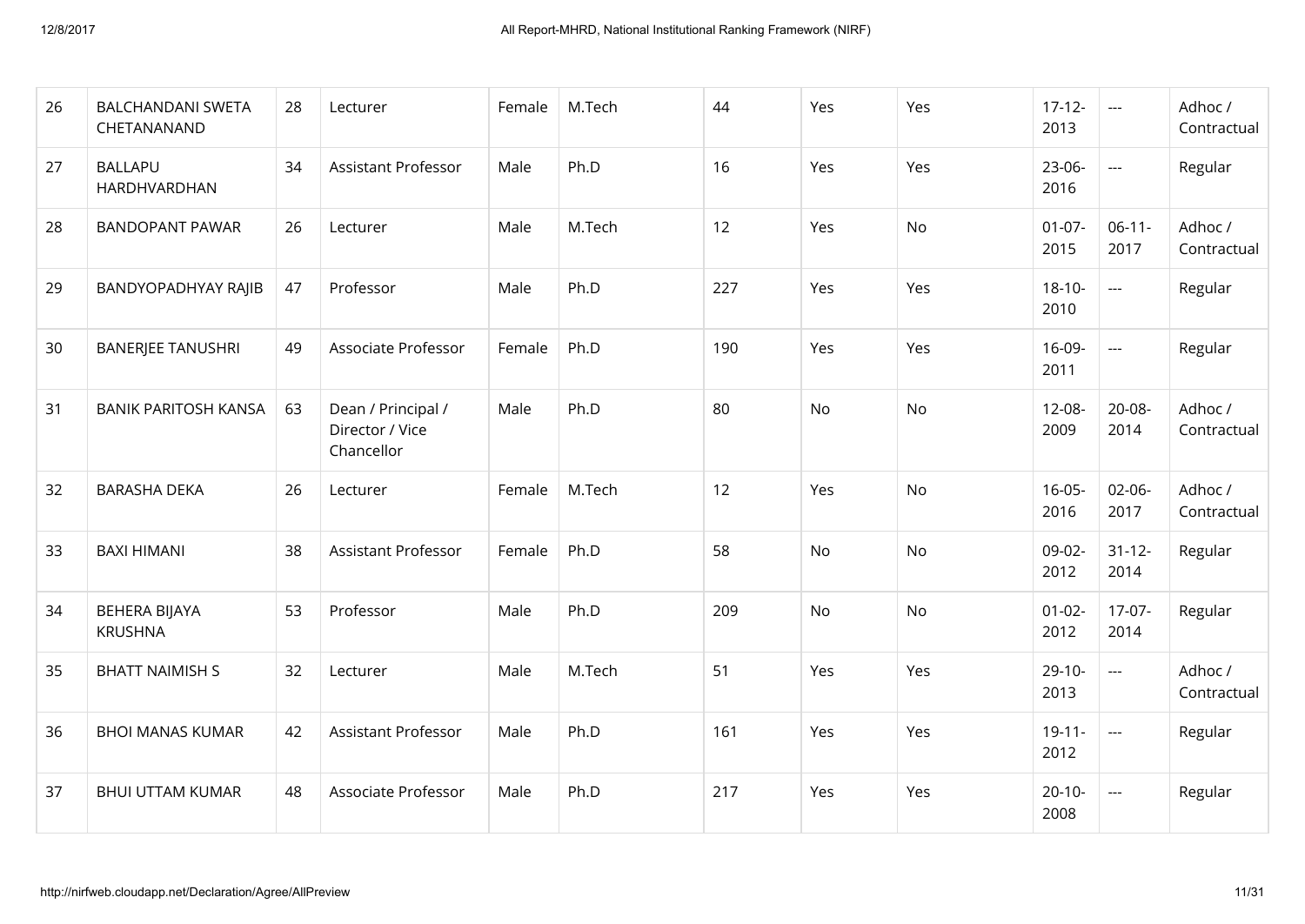| 38 | <b>BINITA PARIKHA</b>                      | 44 | Other                                               | Female | Ph.D   | 204 | Yes | Yes       | 05-08-<br>2015      | $\sim$ $\sim$        | Visiting               |
|----|--------------------------------------------|----|-----------------------------------------------------|--------|--------|-----|-----|-----------|---------------------|----------------------|------------------------|
| 39 | <b>BRAHMA JWNGSAR</b>                      | 33 | <b>Assistant Professor</b>                          | Male   | Ph.D   | 44  | Yes | Yes       | $31-07-$<br>2009    | $\sim$ $\sim$        | Regular                |
| 40 | <b>BRAJESHKUMAR JHA</b>                    | 34 | <b>Assistant Professor</b>                          | Male   | Ph.D   | 73  | Yes | Yes       | $27 - 12 -$<br>2013 | $\sim$ $\sim$        | Regular                |
| 41 | C Gopalkrishnan                            | 73 | Dean / Principal /<br>Director / Vice<br>Chancellor | Male   | Ph.D   | 480 | Yes | Yes       | $04 - 06 -$<br>2016 | $\overline{a}$       | Adhoc /<br>Contractual |
| 42 | <b>CHAITANYA VYAS</b>                      | 35 | Assistant Professor                                 | Male   | Ph.D   | 55  | Yes | Yes       | $04-07-$<br>2013    | $\frac{1}{2}$        | Regular                |
| 43 | CHAITANYAMOY<br><b>GANGULY</b>             | 70 | Other                                               | Male   | Ph.D   | 473 | Yes | Yes       | $01 - 09 -$<br>2015 | $\sim$ $\sim$ $\sim$ | Other                  |
| 44 | <b>CHANDAN SAHU</b>                        | 25 | Lecturer                                            | Male   | M.Tech | 6   | Yes | Yes       | $01 - 06 -$<br>2017 | $\sim$ $\sim$        | Adhoc /<br>Contractual |
| 45 | <b>CHANDRASEKHAR S</b>                     | 47 | Lecturer                                            | Male   | Ph.D   | 13  | Yes | <b>No</b> | $22 - 07 -$<br>2015 | $22 - 12 -$<br>2015  | Regular                |
| 46 | CHAUDHARI RAKESH<br><b>VASANT</b>          | 26 | Lecturer                                            | Male   | M.Tech | 36  | Yes | Yes       | $02 - 07 -$<br>2014 | $\overline{a}$       | Adhoc /<br>Contractual |
| 47 | <b>CHIRAG ANAND</b>                        | 25 | Lecturer                                            | Male   | M.Tech | 13  | Yes | No        | $13 - 06 -$<br>2016 | $20 - 06 -$<br>2017  | Adhoc /<br>Contractual |
| 48 | <b>CHNADRA KANTH</b>                       | 31 | Other                                               | Male   | Ph.D   | 41  | Yes | Yes       | $12 - 04 -$<br>2017 | $\frac{1}{2}$        | Visiting               |
| 49 | <b>CHOKSI HIMANSHU</b><br><b>HARKISHAN</b> | 43 | Lecturer                                            | Male   | M.Tech | 199 | Yes | Yes       | $10-07-$<br>2012    | $\sim$ $\sim$        | Adhoc /<br>Contractual |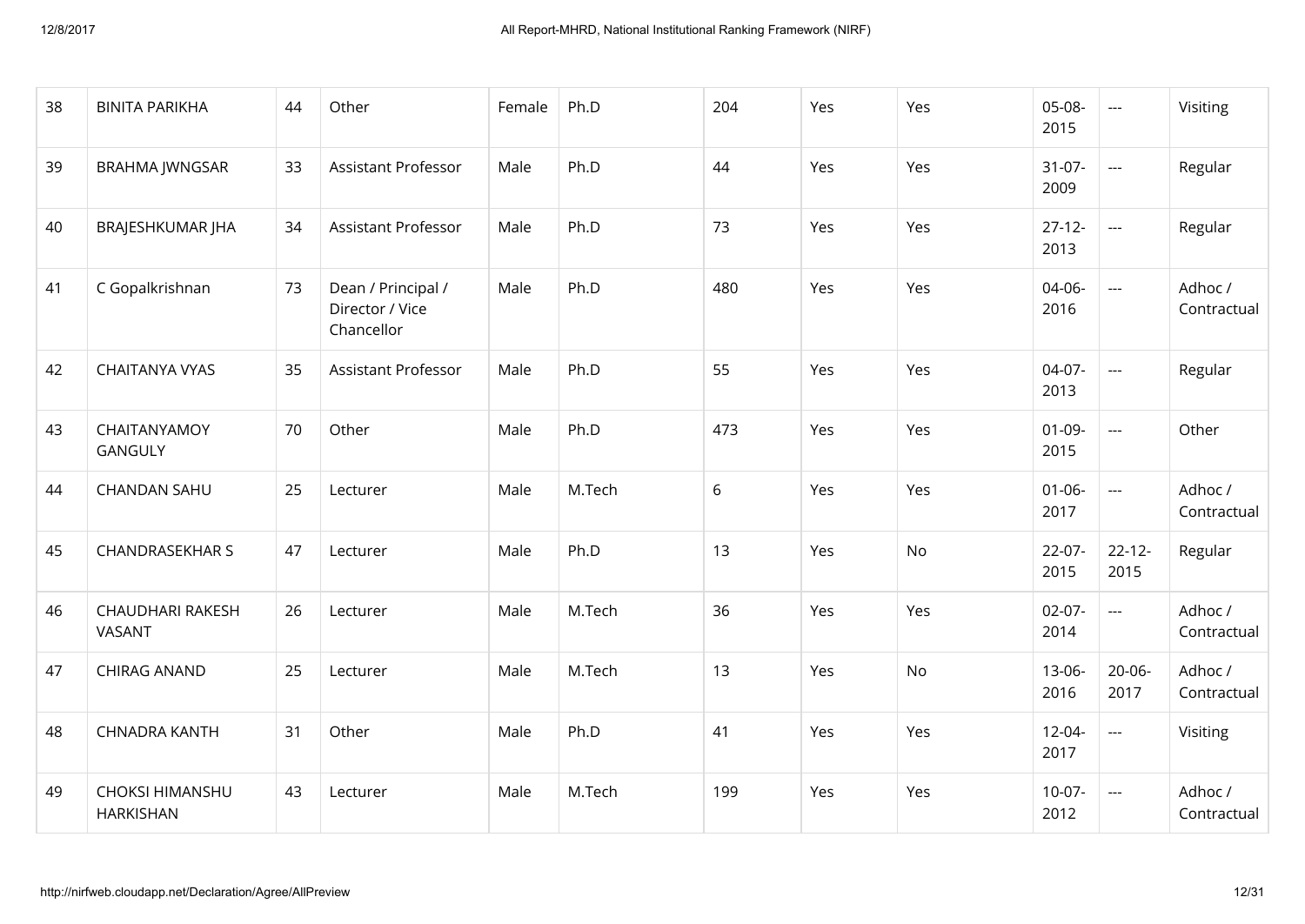| 50 | D M Parekh                        | 61 | Other                                               | Male   | Ph.D   | 385 | Yes | Yes       | $16-07-$<br>2015    | $\sim$ $\sim$              | Adhoc /<br>Contractual |
|----|-----------------------------------|----|-----------------------------------------------------|--------|--------|-----|-----|-----------|---------------------|----------------------------|------------------------|
| 51 | <b>DAS ANIRBAN</b>                | 42 | Associate Professor                                 | Male   | Ph.D   | 229 | Yes | Yes       | $23 - 12 -$<br>2008 | $\sim$                     | Regular                |
| 52 | DASH SUKANTA KUMAR                | 45 | <b>Assistant Professor</b>                          | Male   | Ph.D   | 205 | Yes | Yes       | $31 - 05 -$<br>2013 | $\sim$ $\sim$              | Regular                |
| 53 | <b>DAVE APURVA</b>                | 47 | Lecturer                                            | Male   | M.E.   | 264 | Yes | Yes       | $10-07-$<br>2013    | $\sim$ $\sim$              | Adhoc /<br>Contractual |
| 54 | DAVE ASHVIN                       | 59 | Professor                                           | Male   | Ph.D   | 312 | Yes | Yes       | $31-07-$<br>2013    | $\sim$                     | Regular                |
| 55 | <b>DAVE NIGAM</b><br>JANARDANBHAI | 45 | Dean / Principal /<br>Director / Vice<br>Chancellor | Male   | Ph.D   | 274 | Yes | Yes       | 05-06-<br>2008      | $\mathcal{L}_{\text{max}}$ | Regular                |
| 56 | DAVE NIRAGI KALPESH               | 37 | Lecturer                                            | Female | M.E.   | 150 | Yes | Yes       | $02 - 12 -$<br>2013 | $\sim$ $\sim$              | Adhoc /<br>Contractual |
| 57 | DAVE TEJAS NIRANJAN               | 41 | Associate Professor                                 | Male   | Ph.D   | 210 | Yes | Yes       | $07-10-$<br>2014    | $\sim$ $\sim$              | Regular                |
| 58 | DAVE TRUDEEP<br>NITINCHANDRA      | 35 | <b>Assistant Professor</b>                          | Male   | Ph.D   | 93  | No  | <b>No</b> | $01 - 10 -$<br>2012 | $10 - 06 -$<br>2015        | Adhoc /<br>Contractual |
| 59 | <b>DAVE URMI</b>                  | 42 | Assistant Professor                                 | Female | Ph.D   | 13  | Yes | Yes       | 06-09-<br>2010      | $\sim$ $\sim$ $\sim$       | Regular                |
| 60 | DAYA SHANKAR KAUL                 | 36 | <b>Assistant Professor</b>                          | Male   | Ph.D   | 15  | Yes | Yes       | $01 - 01 -$<br>2016 | $\sim$ $\sim$              | Regular                |
| 61 | DEBANJALI MALLICK                 | 24 | Lecturer                                            | Female | M.Tech | 6   | Yes | Yes       | $01 - 06 -$<br>2017 | $\sim$                     | Adhoc /<br>Contractual |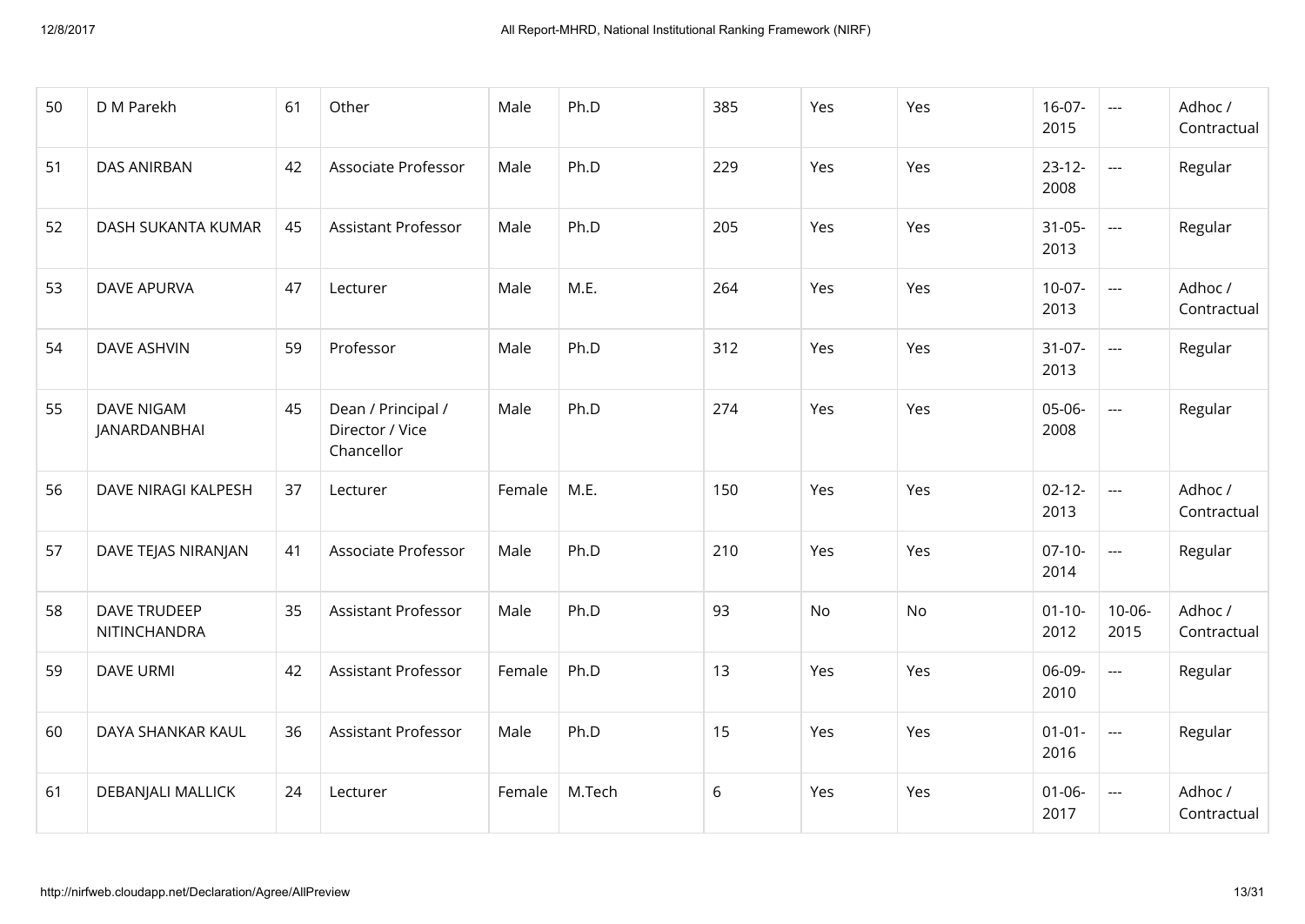| 62 | DEBOLINA DASGUPTA                               | 39 | Other                      | Female | Ph.D          | 84  | Yes | Yes | $03-07-$<br>2017    | $\sim$ $\sim$              | Visiting               |
|----|-------------------------------------------------|----|----------------------------|--------|---------------|-----|-----|-----|---------------------|----------------------------|------------------------|
| 63 | Deepak Shukla                                   | 61 | Other                      | Male   | <b>LLM</b>    | 350 | Yes | Yes | $01 - 02 -$<br>2013 | $\sim$ $\sim$              | Visiting               |
| 64 | DESAI BHAWANISINGH<br><b>GAURANG</b>            | 42 | Associate Professor        | Male   | Ph.D          | 229 | Yes | Yes | 08-08-<br>2007      | $\sim$ $\sim$              | Regular                |
| 65 | <b>DEY ANIRBAN</b>                              | 28 | Lecturer                   | Male   | M.Tech        | 42  | Yes | Yes | $04-07-$<br>2013    | $\sim$ $\sim$              | Adhoc /<br>Contractual |
| 66 | DHANANJAYA<br><b>НАСНСНАРРА</b><br>RAMANUJACHAR | 54 | Associate Professor        | Male   | Ph.D          | 360 | Yes | Yes | 06-04-<br>2015      | $\mathcal{L}_{\text{max}}$ | Regular                |
| 67 | DHANDHIA ASTIK                                  | 30 | Lecturer                   | Male   | M.E.          | 67  | Yes | Yes | $31 - 10 -$<br>2012 | $\sim$ $\sim$              | Adhoc /<br>Contractual |
| 68 | Dhaval Mehta                                    | 47 | Other                      | Male   | Ph.D          | 48  | Yes | Yes | $01 - 07 -$<br>2015 | $\sim$ $\sim$              | Visiting               |
| 69 | Dhiren Desai                                    | 60 | Other                      | Male   | <b>B.Tech</b> | 152 | Yes | Yes | $13 - 08 -$<br>2012 | $\sim$ $\sim$ $\sim$       | Visiting               |
| 70 | DHRUVESH PATEL                                  | 34 | Assistant Professor        | Male   | Ph.D          | 16  | Yes | Yes | $12 - 01 -$<br>2016 | $\sim$ $\sim$              | Regular                |
| 71 | <b>DIVI SRIRAM</b>                              | 33 | <b>Assistant Professor</b> | Male   | Ph.D          | 71  | Yes | Yes | $02 - 09 -$<br>2013 | $\sim$ $\sim$              | Regular                |
| 72 | <b>DIXIT SUDHANSHU</b>                          | 26 | Lecturer                   | Male   | M.Tech        | 36  | Yes | No  | $04-07-$<br>2014    | $04 - 01 -$<br>2017        | Adhoc /<br>Contractual |
| 73 | Esha Shah                                       | 30 | Other                      | Female | M.A.(History) | 23  | Yes | Yes | $12 - 08 -$<br>2015 | $\sim$ $\sim$ $\sim$       | Visiting               |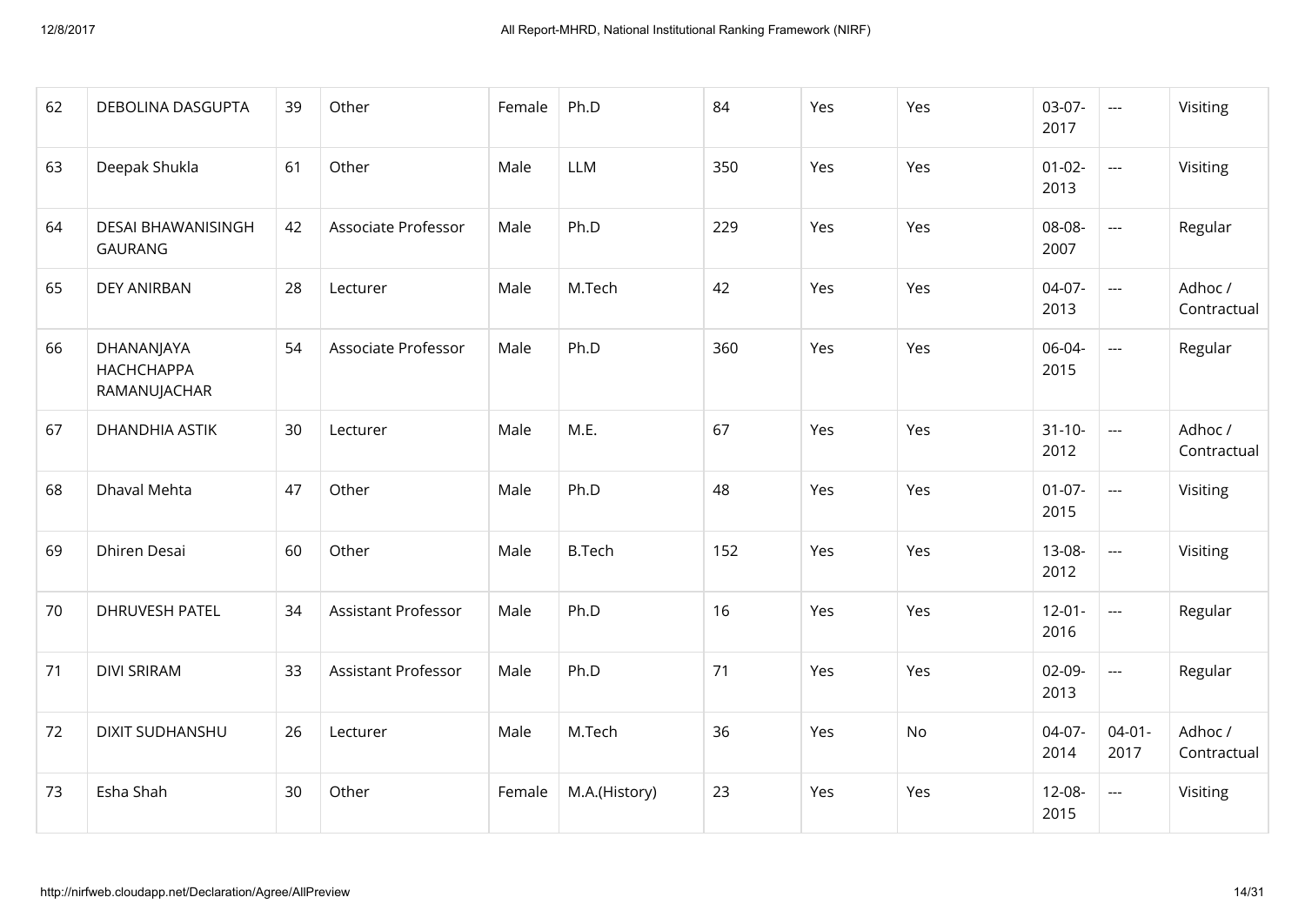| 74 | <b>FUSE KISHAN ASHOK</b>             | 26 | Lecturer                   | Male   | M.Tech                               | 36  | Yes | Yes | $06-07-$<br>2015    | $\sim$ $\sim$       | Adhoc /<br>Contractual |
|----|--------------------------------------|----|----------------------------|--------|--------------------------------------|-----|-----|-----|---------------------|---------------------|------------------------|
| 75 | <b>GADHVI BHARGAV</b><br>JAGDISHBHAI | 30 | Lecturer                   | Male   | M.Tech                               | 39  | Yes | No  | $26 - 04 -$<br>2013 | $31 - 03 -$<br>2016 | Adhoc /<br>Contractual |
| 76 | <b>GANGA PRASAD</b><br>PANDEY        | 39 | <b>Assistant Professor</b> | Male   | Ph.D                                 | 36  | Yes | Yes | $15-09-$<br>2016    | $\sim$              | Regular                |
| 77 | <b>GAURAV KHARE</b>                  | 27 | Lecturer                   | Male   | M.Tech                               | 12  | Yes | No  | $22 - 07 -$<br>2015 | $31 - 12 -$<br>2015 | Adhoc /<br>Contractual |
| 78 | <b>GEETANJALI DUTTA</b>              | 36 | Other                      | Female | M.A.(Political<br>Science)           | 42  | Yes | Yes | $20 - 11 -$<br>2014 | $\pm$ $\pm$ $\pm$   | Visiting               |
| 79 | <b>GOPAL MALIWAL</b>                 | 33 | Other                      | Male   | MA(MC):<br>M.A.Mass<br>Communication | 156 | Yes | Yes | $01 - 07 -$<br>2015 | $\sim$ $\sim$       | Visiting               |
| 80 | <b>GOPAL PARMAR</b>                  | 24 | Other                      | Male   | Ph.D                                 | 12  | Yes | Yes | $07 - 07 -$<br>2016 | $\sim$ $\sim$       | Visiting               |
| 81 | <b>GS NEGI</b>                       | 63 | Other                      | Male   | Ph.D                                 | 439 | Yes | Yes | $14-07-$<br>2014    | $\sim$              | Other                  |
| 82 | <b>GUJAR RAJESH</b>                  | 43 | <b>Assistant Professor</b> | Male   | Ph.D                                 | 131 | Yes | Yes | $19 - 05 -$<br>2011 | $\sim$              | Regular                |
| 83 | <b>GURRALA PAVAN</b><br><b>KUMAR</b> | 37 | Assistant Professor        | Male   | Ph.D                                 | 58  | Yes | Yes | $27-07-$<br>2015    | $\pm$ $\pm$ $\pm$   | Regular                |
| 84 | HADIA NANJI JETHABHAI                | 36 | <b>Assistant Professor</b> | Male   | Ph.D                                 | 48  | No  | No  | $10-07 -$<br>2012   | $27-10-$<br>2014    | Regular                |
| 85 | <b>HARDIK GOSWAMI</b>                | 27 | Lecturer                   | Male   | M.Tech                               | 10  | Yes | No  | $31-07-$<br>2016    | $31 - 10 -$<br>2017 | Adhoc /<br>Contractual |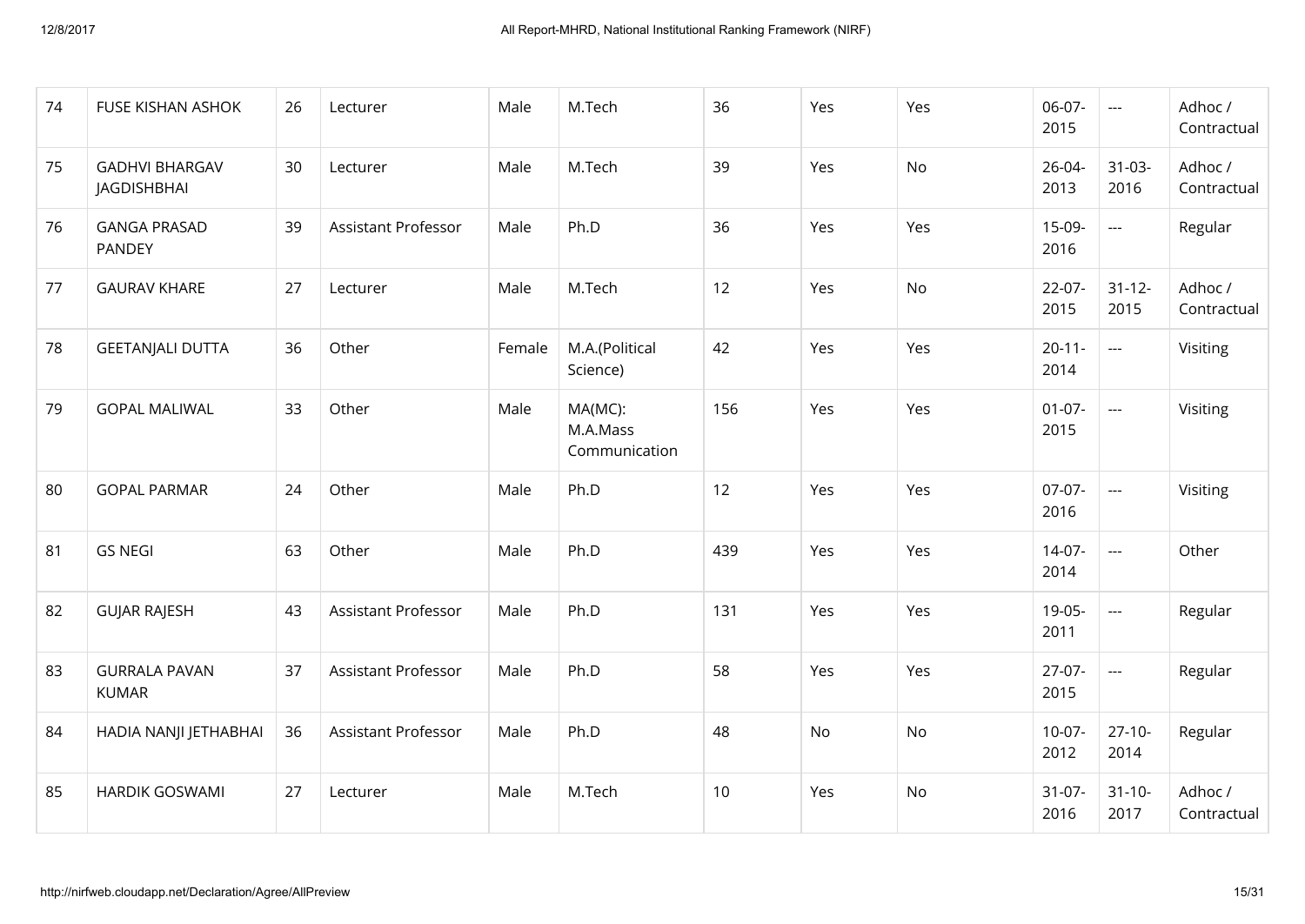| 86 | <b>HARI GANESH</b>          | 25 | Lecturer            | Male | M.Tech     | 6   | Yes | Yes | $01 - 05 -$<br>2017 | $\sim$ $\sim$        | Adhoc /<br>Contractual |
|----|-----------------------------|----|---------------------|------|------------|-----|-----|-----|---------------------|----------------------|------------------------|
| 87 | <b>HARMIK VAISHNAV</b>      | 44 | Assistant Professor | Male | Ph.D       | 42  | Yes | Yes | 28-04-<br>2016      | $\sim$               | Regular                |
| 88 | <b>JAIKISHAN TS</b>         | 27 | Lecturer            | Male | M.Tech     | 12  | Yes | No  | $07-07-$<br>2015    | $11-03-$<br>2016     | Adhoc /<br>Contractual |
| 89 | <b>JAIN AKSHAY</b>          | 29 | Lecturer            | Male | M.Tech     | 64  | Yes | Yes | $23 - 10 -$<br>2013 | $\sim$ $\sim$        | Adhoc /<br>Contractual |
| 90 | JAMNANI JITENDRA G          | 45 | Associate Professor | Male | Ph.D       | 250 | Yes | Yes | $29 - 10 -$<br>2013 | $\sim$ $\sim$        | Regular                |
| 91 | JATIN AGARWAL               | 32 | Other               | Male | M.Tech     | 23  | Yes | Yes | $26 - 05 -$<br>2016 | $\sim$               | Adhoc /<br>Contractual |
| 92 | Jayen Naik                  | 49 | Other               | Male | <b>MBA</b> | 210 | Yes | Yes | $23-07-$<br>2016    | $\sim$               | Visiting               |
| 93 | JAYKUMAR VORA               | 29 | Lecturer            | Male | M.Tech     | 24  | Yes | Yes | $13 - 10 -$<br>2015 | $\sim$ $\sim$ $\sim$ | Adhoc /<br>Contractual |
| 94 | <b>JIGAR PANDYA</b>         | 42 | Other               | Male | Ph.D       | 216 | Yes | Yes | $15-01-$<br>2014    | $\sim$               | Visiting               |
| 95 | <b>JIGARKUMAR SHAH</b>      | 40 | Assistant Professor | Male | Ph.D       | 36  | Yes | Yes | $28 - 11 -$<br>2016 | $\sim$ $\sim$        | Regular                |
| 96 | K Satya Raja Sekhar         | 29 | Lecturer            | Male | M.Tech     | 34  | Yes | Yes | $01-07-$<br>2015    | $\sim$ $\sim$        | Adhoc /<br>Contractual |
| 97 | KACHHWAHA<br>SURENDRA SINGH | 53 | Professor           | Male | Ph.D       | 72  | Yes | Yes | $16 - 05 -$<br>2011 | $\sim$ $\sim$ $\sim$ | Regular                |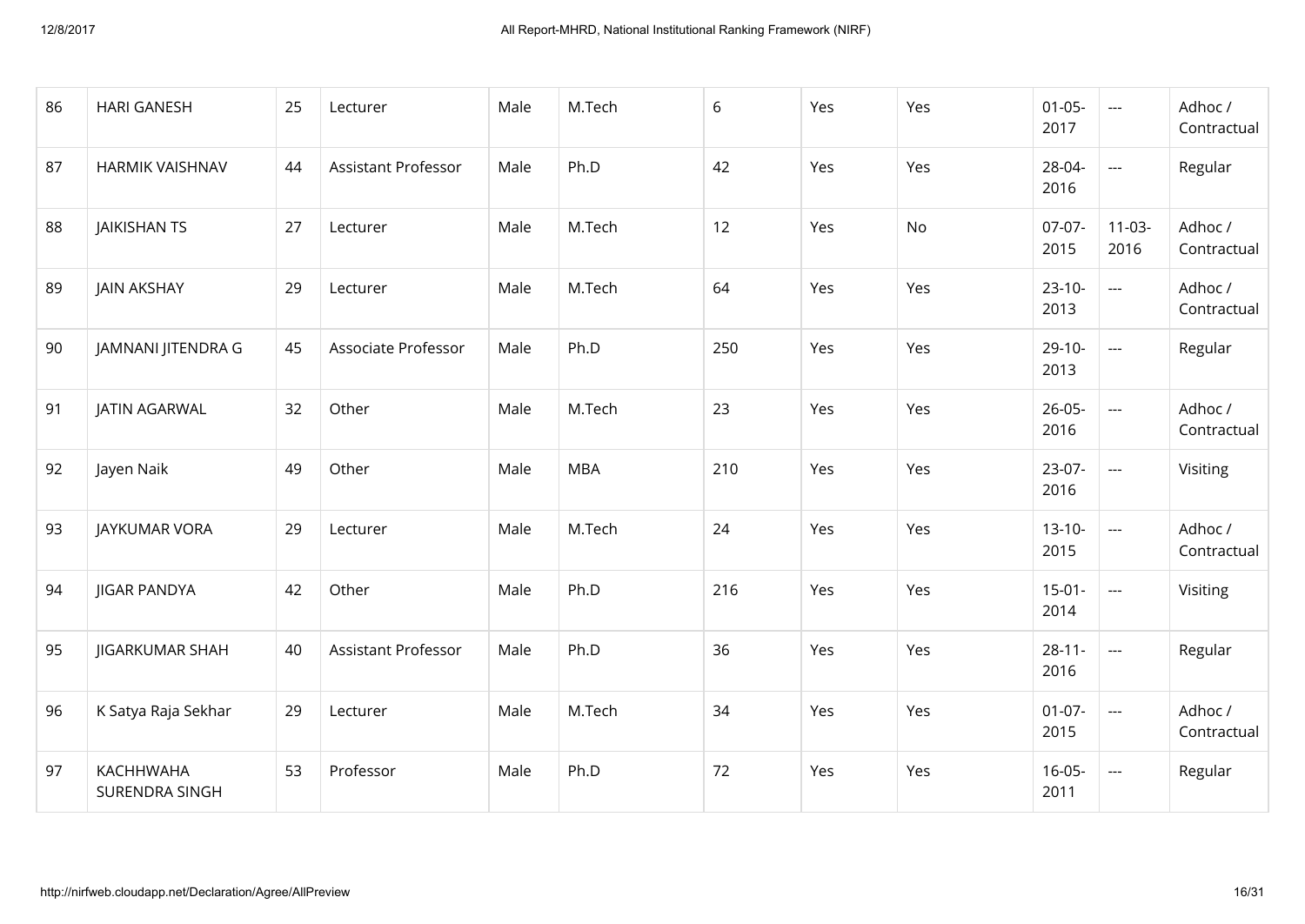| 98  | KAMLESH UDAI                     | 50 | Other                      | Female | Ph.D    | 24  | Yes | Yes | $01 - 07 -$<br>2015 | $\pm$ $\pm$ $\pm$    | Visiting               |
|-----|----------------------------------|----|----------------------------|--------|---------|-----|-----|-----|---------------------|----------------------|------------------------|
| 99  | KANDYA ANURAG                    | 39 | <b>Assistant Professor</b> | Male   | Ph.D    | 178 | Yes | Yes | $21 - 01 -$<br>2015 | $\sim$ $\sim$ $\sim$ | Regular                |
| 100 | KAPADIA ABHINAV<br><b>MAHESH</b> | 37 | Other                      | Male   | CA      | 130 | Yes | Yes | $01 - 05 -$<br>2014 | $\pm$ $\pm$ $\pm$    | Visiting               |
| 101 | KARELIA NIRAV DINESH             | 42 | Lecturer                   | Male   | M.Tech  | 244 | Yes | Yes | $27 - 10 -$<br>2015 | $\sim$ $\sim$        | Adhoc /<br>Contractual |
| 102 | KHURANA LALIT KUMAR              | 51 | <b>Assistant Professor</b> | Male   | Ph.D    | 268 | Yes | Yes | 24-09-<br>2009      | $\sim$ $\sim$        | Regular                |
| 103 | KHURANA NEETA AVTAR              | 45 | <b>Assistant Professor</b> | Female | M. Phil | 250 | Yes | Yes | 04-06-<br>2010      | $\sim$               | Regular                |
| 104 | Khusbhu Pandya                   | 32 | Other                      | Female | Ph.D    | 144 | Yes | Yes | $01 - 06 -$<br>2016 | $\pm$ $\pm$ $\pm$    | Visiting               |
| 105 | <b>KIRTI YADAV</b>               | 23 | Lecturer                   | Female | M.Tech  | 6   | Yes | No  | $01 - 02 -$<br>2017 | $30-07 -$<br>2017    | Adhoc /<br>Contractual |
| 106 | KISHORE KAUSHAL                  | 36 | <b>Assistant Professor</b> | Male   | Ph.D    | 118 | Yes | Yes | $14 - 12 -$<br>2009 | $\sim$               | Regular                |
| 107 | <b>KODGIRE PRAVIN V</b>          | 41 | Associate Professor        | Male   | Ph.D    | 83  | Yes | Yes | $27 - 05 -$<br>2011 | $\sim$ $\sim$        | Regular                |
| 108 | <b>KUMAR MALLIK</b><br>PRADEEP   | 50 | Professor                  | Male   | Ph.D    | 104 | Yes | Yes | $21 - 08 -$<br>2015 | $\sim$ $\sim$        | Adhoc /<br>Contractual |
| 109 | KVENKATRAMAN                     | 29 | <b>Assistant Professor</b> | Male   | Ph.D    | 12  | Yes | Yes | 29-06-<br>2016      | $\sim$ $\sim$        | Regular                |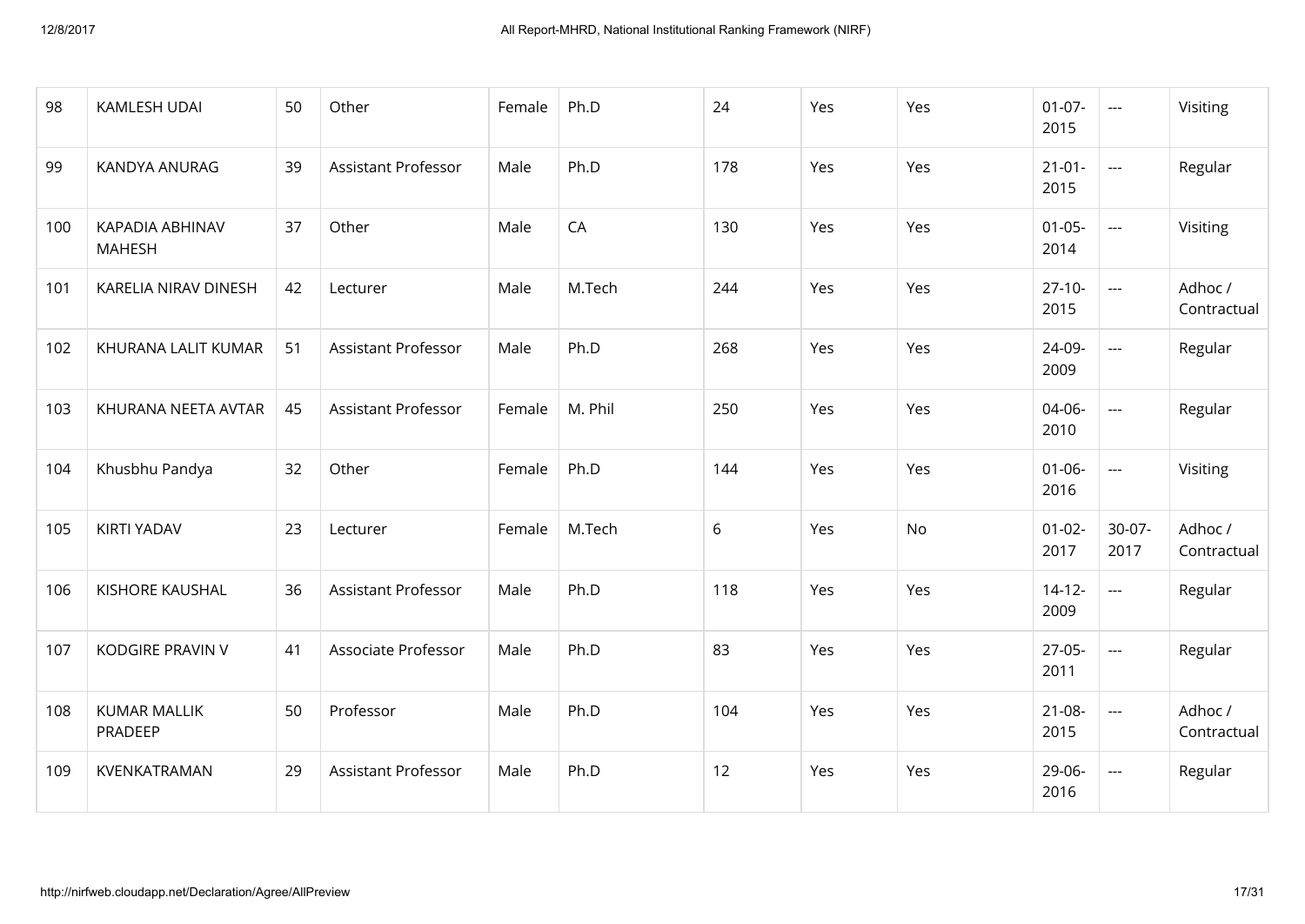| 110 | <b>LAHIRI SOMDEB</b>             | 60 | Professor                  | Male   | Ph.D                                 | 406 | Yes | Yes | $10-09-$<br>2007    | $\sim$ $\sim$ $\sim$       | Regular                |
|-----|----------------------------------|----|----------------------------|--------|--------------------------------------|-----|-----|-----|---------------------|----------------------------|------------------------|
| 111 | Lavanya Trivedi                  | 34 | Other                      | Female | MA(MC):<br>M.A.Mass<br>Communication | 72  | Yes | Yes | 08-07-<br>2013      | $\sim$ $\sim$              | Visiting               |
| 112 | <b>MADHVI BHAYANI</b>            | 25 | Other                      | Female | M.A                                  | 17  | Yes | Yes | $06 - 01 -$<br>2016 | $\mathcal{L}_{\text{max}}$ | Visiting               |
| 113 | <b>MAHULA SANTRA</b>             | 24 | Lecturer                   | Female | M.Tech                               | 6   | Yes | Yes | $01 - 05 -$<br>2017 | $\sim$ $\sim$              | Adhoc /<br>Contractual |
| 114 | <b>MANAN SHAH</b>                | 25 | Lecturer                   | Male   | M.Tech                               | 13  | Yes | Yes | $25-06-$<br>2016    | $\sim$ $\sim$              | Adhoc /<br>Contractual |
| 115 | <b>MANIKANTA</b><br>VAKKALAGADDA | 29 | <b>Assistant Professor</b> | Male   | Ph.D                                 | 27  | Yes | Yes | $13 - 01 -$<br>2016 | $\sim$ $\sim$              | Regular                |
| 116 | <b>MANISH CHATURVEDI</b>         | 37 | Assistant Professor        | Male   | Ph.D                                 | 12  | Yes | Yes | $02 - 01 -$<br>2017 | $\sim$ $\sim$ $\sim$       | Regular                |
| 117 | <b>MANISH KUMAR SINHA</b>        | 31 | <b>Assistant Professor</b> | Male   | Ph.D                                 | 12  | Yes | Yes | $18 - 11 -$<br>2016 | $\sim$ $\sim$ $\sim$       | Regular                |
| 118 | <b>MANISH MISHRA</b>             | 51 | Other                      | Male   | M.Tech                               | 40  | Yes | Yes | $03 - 05 -$<br>2016 | $\sim$ $\sim$ $\sim$       | Adhoc /<br>Contractual |
| 119 | <b>MANIVEL M</b>                 | 25 | Lecturer                   | Male   | M.Tech                               | 11  | Yes | Yes | $20 - 06 -$<br>2016 | $\sim$ $\sim$              | Regular                |
| 120 | MANOJ SAHOO                      | 42 | Lecturer                   | Male   | M.A                                  | 15  | Yes | Yes | $01 - 02 -$<br>2016 | $\sim$ $\sim$              | Adhoc /<br>Contractual |
| 121 | MANOJKUMAR                       | 40 | Associate Professor        | Male   | Ph.D                                 | 125 | Yes | Yes | $12 - 03 -$<br>2009 | $\sim$ $\sim$              | Regular                |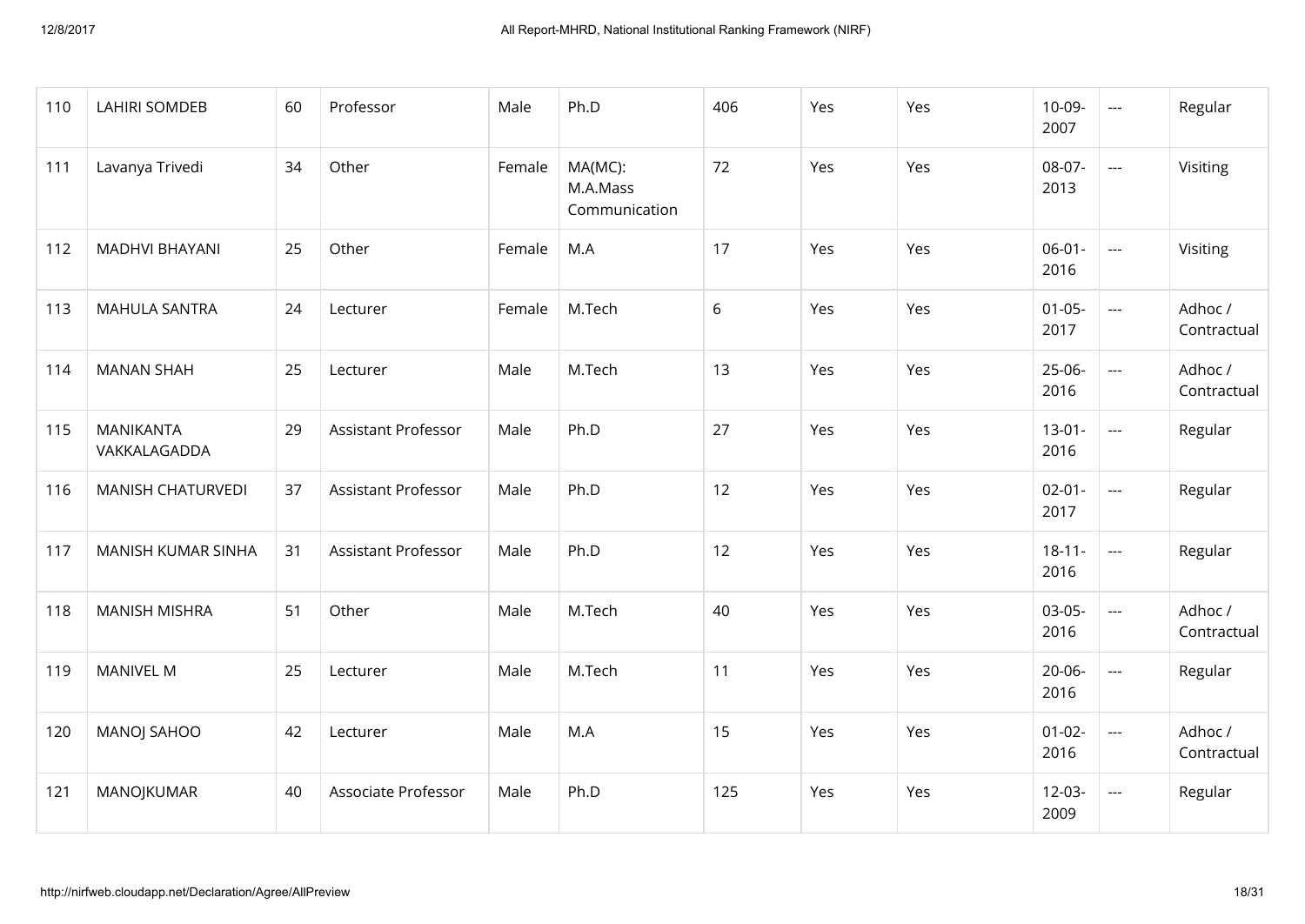| 122 | MARY HEPZIBAH                       | 40 | <b>Assistant Professor</b> | Female | Ph.D   | 22  | Yes       | Yes       | $02 - 05 -$<br>2016 | $\sim$ $\sim$        | Regular                |
|-----|-------------------------------------|----|----------------------------|--------|--------|-----|-----------|-----------|---------------------|----------------------|------------------------|
| 123 | <b>MAUNISH SHAH</b>                 | 31 | Lecturer                   | Male   | M.Tech | 23  | Yes       | Yes       | $30 - 06 -$<br>2015 | $\pm$ $\pm$ $\pm$    | Adhoc /<br>Contractual |
| 124 | MAYYA BALAMURLI<br><b>KRISHNAK</b>  | 40 | Assistant Professor        | Male   | Ph.D   | 122 | Yes       | Yes       | $01 - 12 -$<br>2008 | $\sim$ $\sim$ $\sim$ | Regular                |
| 125 | <b>MEENA BILGI</b>                  | 59 | Other                      | Female | Ph.D   | 23  | Yes       | Yes       | $01 - 01 -$<br>2016 | $\pm$ $\pm$ $\pm$    | Visiting               |
| 126 | <b>MEERA KARAMTA</b>                | 28 | Lecturer                   | Female | M.Tech | 18  | Yes       | Yes       | $28 - 12 -$<br>2015 | $\pm$ $\pm$ $\pm$    | Adhoc /<br>Contractual |
| 127 | <b>MEGHA BHATT</b>                  | 45 | Other                      | Female | Ph.D   | 120 | Yes       | Yes       | $17-07-$<br>2017    | $\sim$ $\sim$        | Visiting               |
| 128 | <b>MEHTA KRUNAL</b><br>MAHENDRABHAI | 26 | Lecturer                   | Male   | M.Tech | 12  | Yes       | Yes       | $07-07-$<br>2015    | $\sim$ $\sim$        | Adhoc /<br>Contractual |
| 129 | <b>MEHTA KUSH</b>                   | 28 | <b>Assistant Professor</b> | Male   | Ph.D   | 60  | Yes       | Yes       | $17-06-$<br>2013    | $\sim$ $\sim$        | Adhoc /<br>Contractual |
| 130 | <b>MEMON SHABBIR</b>                | 29 | Lecturer                   | Male   | M.Tech | 23  | No        | No        | $23 - 12 -$<br>2013 | $16 - 06 -$<br>2015  | Adhoc /<br>Contractual |
| 131 | <b>MILAN BHATT</b>                  | 37 | Assistant Professor        | Male   | Ph.D   | 11  | Yes       | Yes       | $22 - 08 -$<br>2016 | $\sim$ $\sim$        | Regular                |
| 132 | MINAKSHEE PHUTKE                    | 26 | Lecturer                   | Female | M.Tech | 11  | <b>No</b> | <b>No</b> | $16 - 07 -$<br>2014 | $26 - 06 -$<br>2015  | Adhoc /<br>Contractual |
| 133 | MINNIE MATHEW                       | 47 | Other                      | Female | Ph.D   | 180 | Yes       | Yes       | $01 - 01 -$<br>2016 | $\sim$ $\sim$        | Visiting               |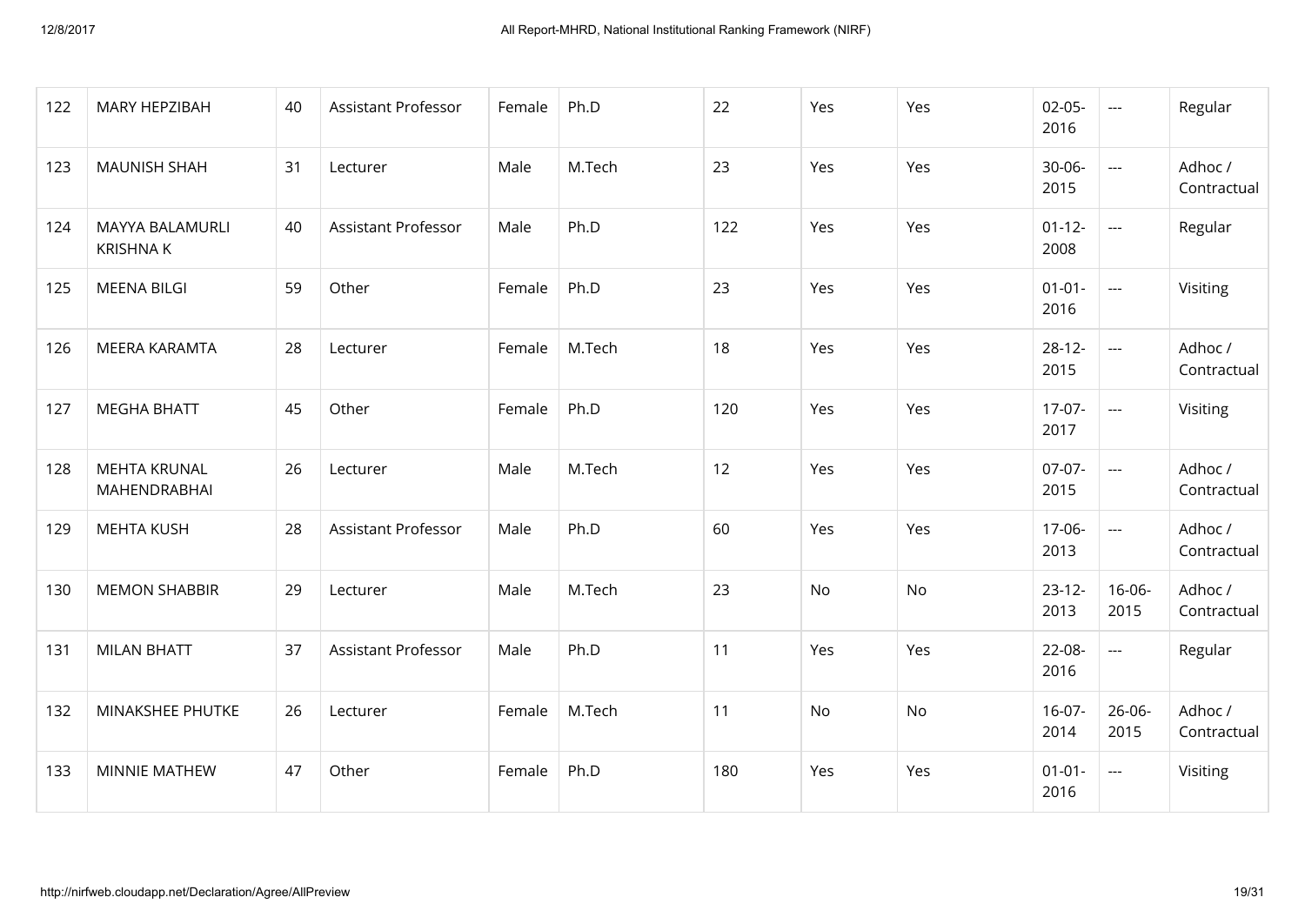| 134 | MISHRA POONAM                         | 35 | <b>Assistant Professor</b> | Female | Ph.D   | 119 | Yes | Yes | 06-09-<br>2010      | $\sim$               | Regular                |
|-----|---------------------------------------|----|----------------------------|--------|--------|-----|-----|-----|---------------------|----------------------|------------------------|
| 135 | MISHRA SITAKANTA                      | 41 | <b>Assistant Professor</b> | Male   | Ph.D   | 76  | Yes | Yes | $15-07-$<br>2015    | $\sim$               | Regular                |
| 136 | MISRA NIRENDRA                        | 58 | Professor                  | Male   | Ph.D   | 360 | Yes | Yes | $01 - 04 -$<br>2014 | $\sim$               | Regular                |
| 137 | <b>MOBIN SHEIKH</b>                   | 42 | Other                      | Male   | Ph.D   | 96  | Yes | Yes | $02 - 12 -$<br>2016 | $\sim$ $\sim$        | Other                  |
| 138 | <b>MOTIANI RONAK</b><br>OMPRAKASH     | 26 | Lecturer                   | Male   | M.Tech | 36  | Yes | Yes | $01-07-$<br>2014    | $\sim$ $\sim$ $\sim$ | Adhoc /<br>Contractual |
| 139 | MUDGAL ANURAG                         | 45 | Associate Professor        | Male   | Ph.D   | 258 | Yes | Yes | $27 - 01 -$<br>2014 | $\sim$ $\sim$ $\sim$ | Regular                |
| 140 | MUDULI ASHUTOSH                       | 41 | Professor                  | Male   | Ph.D   | 215 | Yes | Yes | $26 - 10 -$<br>2009 | $\sim$ $\sim$        | Regular                |
| 141 | MUKHOPADHYAY<br><b>INDRAJIT</b>       | 50 | Professor                  | Male   | Ph.D   | 328 | Yes | Yes | $17 - 02 -$<br>2011 | $\sim$ $\sim$        | Regular                |
| 142 | MUKUND SHUKLA                         | 46 | Other                      | Male   | Ph.D   | 64  | Yes | Yes | $06-10-$<br>2014    | $\sim$ $\sim$ $\sim$ | Visiting               |
| 143 | <b>MYSORE KIRAN</b><br><b>BHASKAR</b> | 52 | Associate Professor        | Male   | Ph.D   | 322 | Yes | Yes | $06 - 01 -$<br>2014 | $\sim$ $\sim$        | Regular                |
| 144 | NAGABABU GARLAPATI                    | 29 | <b>Assistant Professor</b> | Male   | Ph.D   | 54  | Yes | Yes | $01 - 01 -$<br>2013 | $\sim$ $\sim$        | Adhoc /<br>Contractual |
| 145 | <b>NAMRATA BIST</b>                   | 26 | Lecturer                   | Female | M.Tech | 6   | Yes | Yes | $01 - 06 -$<br>2017 | $\sim$ $\sim$        | Adhoc /<br>Contractual |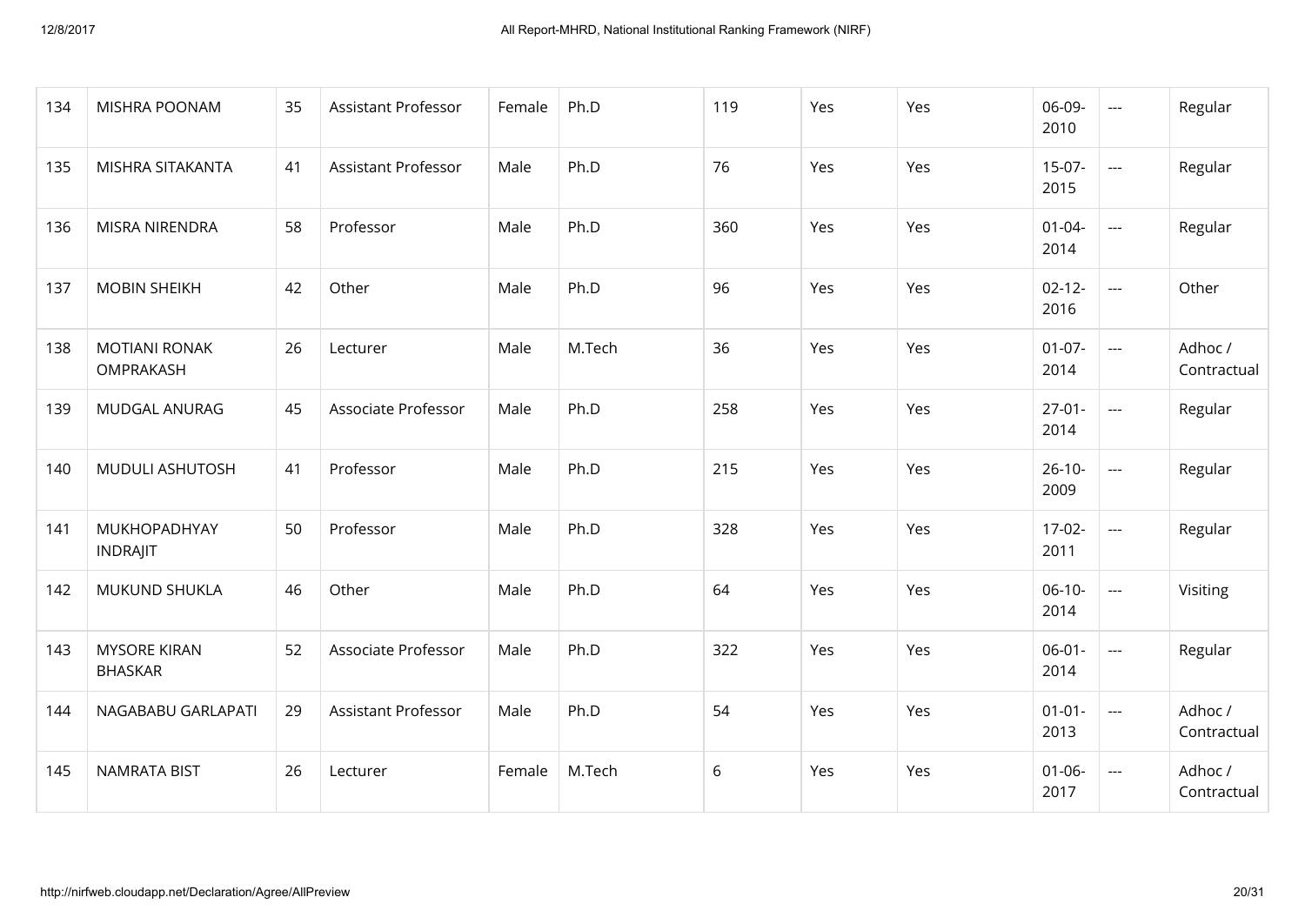| 146 | NARAYAN BASER                    | 46 | Associate Professor        | Male   | Ph.D        | 48  | Yes       | Yes       | $02 - 07 -$<br>2016 | $\sim$ $\sim$       | Regular                |
|-----|----------------------------------|----|----------------------------|--------|-------------|-----|-----------|-----------|---------------------|---------------------|------------------------|
| 147 | NATARAJAN MADHAVAN               | 49 | <b>Assistant Professor</b> | Male   | Ph.D        | 242 | Yes       | Yes       | 29-09-<br>2010      | $\sim$ $\sim$       | Regular                |
| 148 | NAUSHEEN NIZAMI                  | 33 | <b>Assistant Professor</b> | Female | Ph.D        | 15  | Yes       | Yes       | $22 - 02 -$<br>2016 | $\sim$ $\sim$       | Regular                |
| 149 | <b>NAVEEN SHARMA</b>             | 28 | Other                      | Female | M.Sc.(Engg) | 3   | Yes       | Yes       | $17-03-$<br>2017    | $\sim$ $\sim$       | Visiting               |
| 150 | <b>NEETA SINHA</b>               | 50 | <b>Assistant Professor</b> | Female | Ph.D        | 192 | Yes       | Yes       | $15-07-$<br>2013    | $\sim$ $\sim$       | Regular                |
| 151 | NIGAM SHOBHIT                    | 34 | <b>Assistant Professor</b> | Male   | Ph.D        | 56  | Yes       | Yes       | $10 - 06 -$<br>2013 | $\pm$ $\pm$ $\pm$   | Regular                |
| 152 | <b>NISARG PATEL</b>              | 33 | <b>Assistant Professor</b> | Male   | Ph.D        | 15  | Yes       | Yes       | $21-07-$<br>2016    | $\sim$ $\sim$       | Regular                |
| 153 | NISHA VYAS                       | 33 | Other                      | Female | M. Phil     | 24  | Yes       | Yes       | $15-07-$<br>2015    | $\pm$ $\pm$ $\pm$   | Visiting               |
| 154 | NISHANT DOSHI                    | 32 | <b>Assistant Professor</b> | Male   | Ph.D        | 36  | Yes       | Yes       | $27 - 10 -$<br>2016 | $\pm$ $\pm$ $\pm$   | Regular                |
| 155 | NISHTITH DESAI                   | 37 | Assistant Professor        | Male   | Ph.D        | 15  | Yes       | Yes       | $01 - 03 -$<br>2016 | $\pm$ $\pm$ $\pm$   | Regular                |
| 156 | NITINKUMAR RASIKLAL<br>PRAJAPATI | 39 | Lecturer                   | Male   | M.E.        | 36  | <b>No</b> | <b>No</b> | 23-09-<br>2013      | $02 - 11 -$<br>2015 | Adhoc /<br>Contractual |
| 157 | P SIVA KUMAR                     | 33 | <b>Assistant Professor</b> | Male   | Ph.D        | 11  | Yes       | Yes       | 06-09-<br>2016      | $\sim$ $\sim$       | Adhoc /<br>Contractual |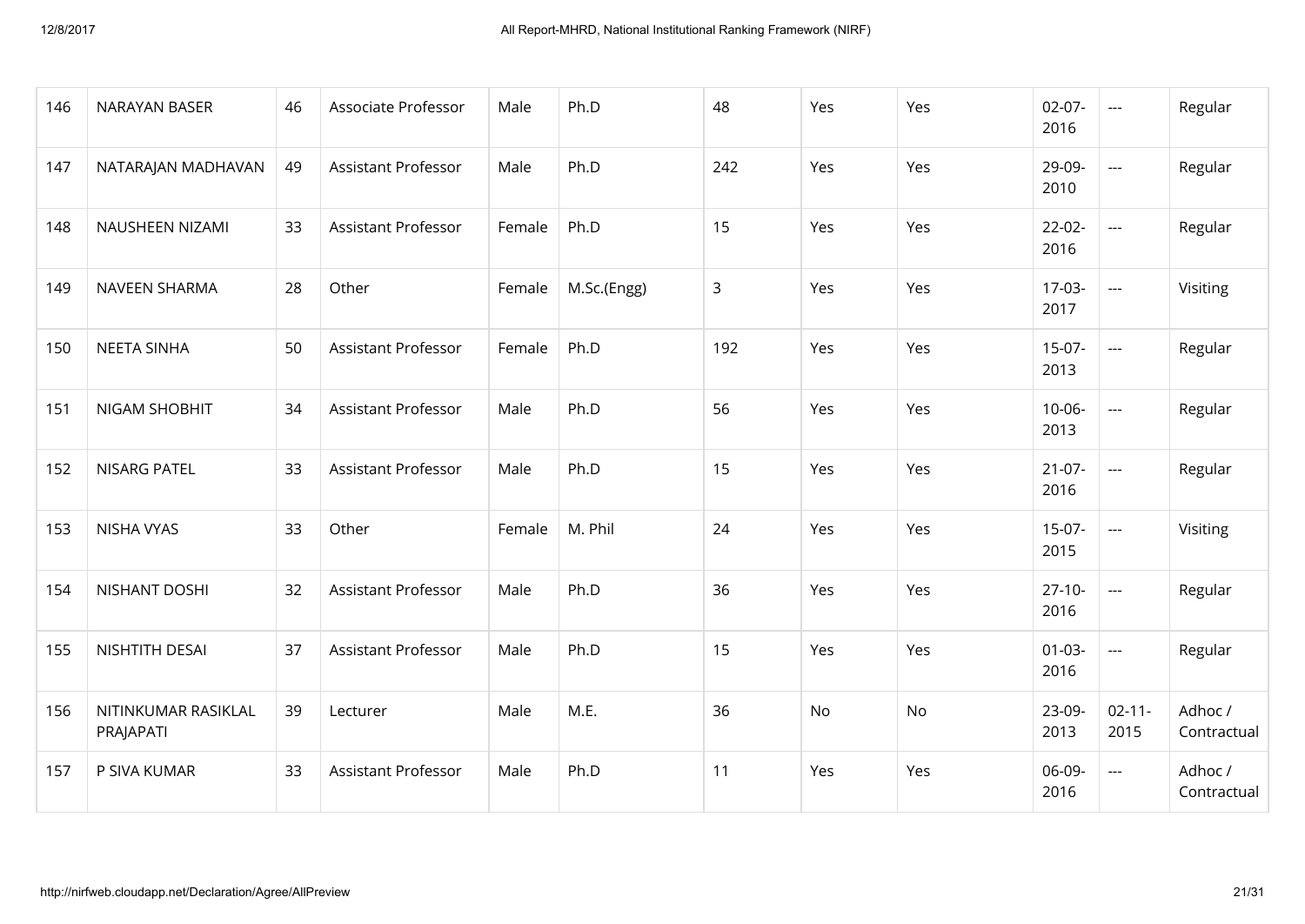| 158 | PAL SUPRIYA S                       | 31 | Lecturer                   | Female | <b>MBA</b> | 84  | Yes | Yes | $16-07-$<br>2012    | $\sim$ $\sim$        | Adhoc /<br>Contractual |
|-----|-------------------------------------|----|----------------------------|--------|------------|-----|-----|-----|---------------------|----------------------|------------------------|
| 159 | PALIWAL PRAMOD<br><b>DAMODAR</b>    | 48 | Professor                  | Male   | Ph.D       | 320 | Yes | Yes | $21 - 08 -$<br>2006 | $\sim$ $\sim$        | Regular                |
| 160 | PANDA PRASHANTA<br><b>CHANDRA</b>   | 46 | Associate Professor        | Male   | Ph.D       | 154 | Yes | Yes | $13 - 10 -$<br>2010 | $\sim$ $\sim$        | Regular                |
| 161 | PANDEY MANOJ KUMAR                  | 39 | Associate Professor        | Male   | Ph.D       | 178 | Yes | Yes | $20-09-$<br>2010    | $\sim$ $\sim$ $\sim$ | Regular                |
| 162 | PANDEY SATISH<br>CHANDRA            | 47 | Associate Professor        | Male   | Ph.D       | 279 | Yes | Yes | $01 - 08 -$<br>2007 | $\sim$               | Regular                |
| 163 | PANDYA DISHANT M                    | 33 | Lecturer                   | Male   | M.Tech     | 79  | Yes | Yes | $01 - 01 -$<br>2014 | $\sim$ $\sim$        | Adhoc /<br>Contractual |
| 164 | PANDYA VIVEK                        | 42 | Professor                  | Male   | Ph.D       | 125 | Yes | Yes | $17-01-$<br>2011    | $\sim$ $\sim$        | Regular                |
| 165 | PAREKH BHARATKUMAR<br>BALKRISHNA    | 36 | Associate Professor        | Male   | Ph.D       | 134 | Yes | Yes | $30 - 09 -$<br>2008 | $\frac{1}{2}$        | Regular                |
| 166 | PATEL AKASHKUMAR<br><b>BABUBHAI</b> | 41 | Associate Professor        | Male   | Ph.D       | 241 | Yes | Yes | $16 - 01 -$<br>2009 | $\sim$ $\sim$ $\sim$ | Regular                |
| 167 | PATEL JATIN RAVJIBHAI               | 37 | Assistant Professor        | Male   | Ph.D       | 85  | Yes | Yes | $01 - 01 -$<br>2009 | $\sim$ $\sim$        | Regular                |
| 168 | PATEL JAYDEEP                       | 29 | Lecturer                   | Male   | M.Tech     | 74  | Yes | Yes | $10 - 08 -$<br>2011 | $\sim$ $\sim$ $\sim$ | Adhoc /<br>Contractual |
| 169 | PATEL NIRAVKUMAR<br>PRAVINBHAI      | 29 | <b>Assistant Professor</b> | Male   | Ph.D       | 42  | Yes | Yes | $30-12-$<br>2013    | $\sim$ $\sim$        | Regular                |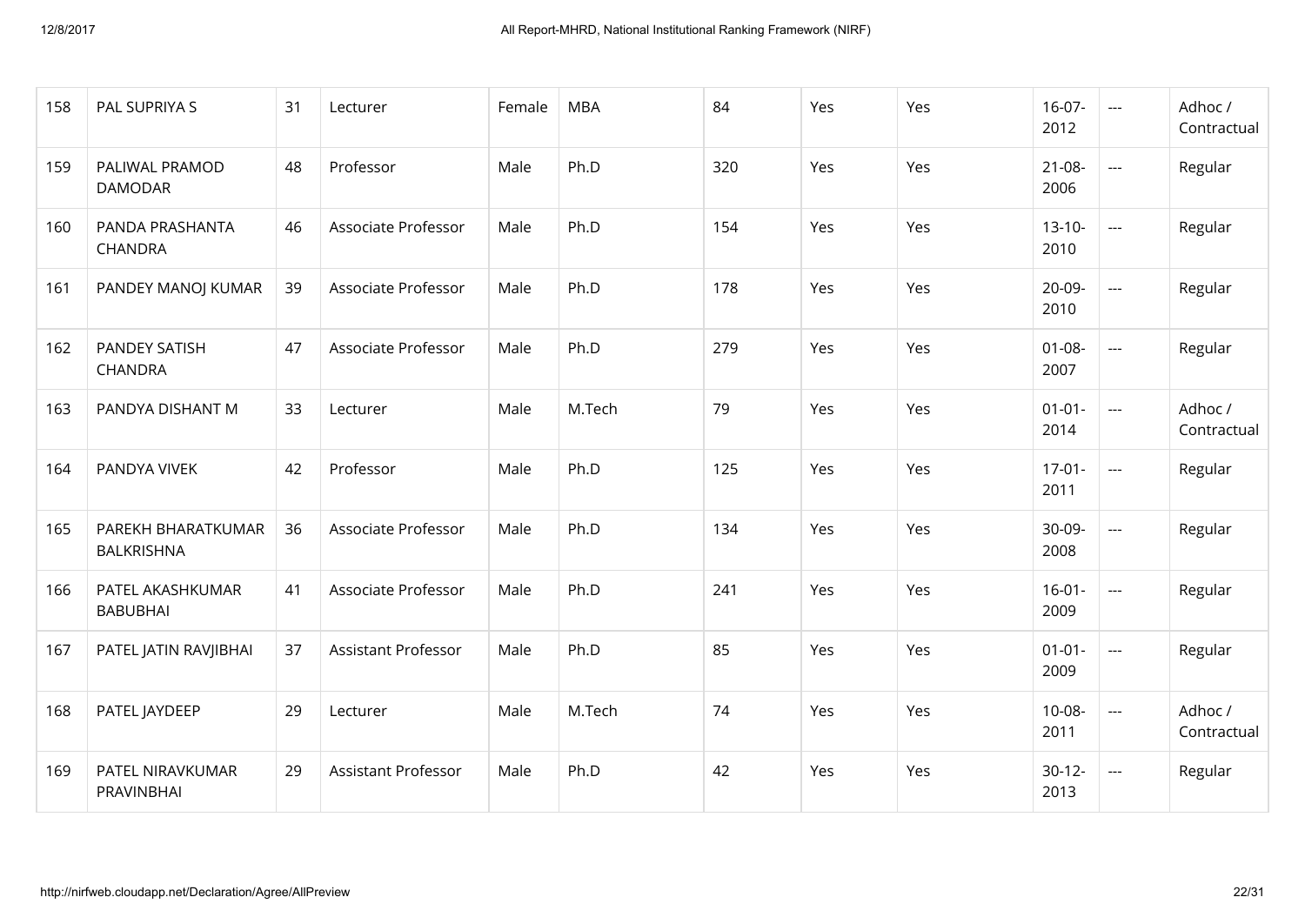| 170 | PATEL RAJESHKUMAR                | 38 | <b>Assistant Professor</b> | Male   | Ph.D       | 74  | Yes | Yes | $16 - 08 -$<br>2011 | $\sim$                  | Regular                |
|-----|----------------------------------|----|----------------------------|--------|------------|-----|-----|-----|---------------------|-------------------------|------------------------|
| 171 | PATEL VIVEK                      | 39 | <b>Assistant Professor</b> | Male   | Ph.D       | 124 | Yes | Yes | 06-04-<br>2015      | $\sim$                  | Regular                |
| 172 | PATEL VIVEK<br><b>VIKRAMBHAI</b> | 34 | <b>Assistant Professor</b> | Male   | Ph.D       | 77  | Yes | Yes | $20 - 01 -$<br>2014 | $\sim$ $\sim$           | Regular                |
| 173 | PATIL SAGAR                      | 26 | Lecturer                   | Male   | M.Tech     | 20  | Yes | Yes | $02 - 03 -$<br>2015 | $\sim$ $\sim$           | Adhoc /<br>Contractual |
| 174 | PAYAL THAKAR                     | 31 | Other                      | Female | <b>MSW</b> | 36  | Yes | Yes | $01-07-$<br>2016    | $\sim$ $\sim$           | Visiting               |
| 175 | POONAM MEHTA                     | 33 | Other                      | Female | Ph.D       | 27  | Yes | Yes | $02 - 02 -$<br>2015 | $\sim$ $\sim$           | Visiting               |
| 176 | POORVI VYAS                      | 43 | Other                      | Female | Ph.D       | 60  | Yes | Yes | $01 - 01 -$<br>2014 | $\sim$ $\sim$           | Visiting               |
| 177 | PRADHAN SANJAY<br><b>KUMAR</b>   | 41 | <b>Assistant Professor</b> | Male   | Ph.D       | 122 | Yes | Yes | $21 - 06 -$<br>2010 | $\frac{1}{2}$           | Regular                |
| 178 | Pragyan Sharma                   | 28 | Other                      | Male   | M.Tech     | 52  | Yes | Yes | $23 - 12 -$<br>2013 | $\sim$ $\sim$           | Visiting               |
| 179 | PRAJAPATI PARTH<br>PARESHKUMAR   | 26 | Lecturer                   | Male   | M.Tech     | 36  | Yes | Yes | $07-07-$<br>2014    | $\mathbf{L}=\mathbf{L}$ | Adhoc /<br>Contractual |
| 180 | Preeta Vyas                      | 60 | Other                      | Female | Ph.D       | 444 | Yes | Yes | $10 - 09 -$<br>2015 | $\sim$ $\sim$ $\sim$    | Visiting               |
| 181 | PREETI NAKHAT                    | 30 | Other                      | Female | <b>NET</b> | 13  | Yes | Yes | $16 - 03 -$<br>2016 | $\sim$ $\sim$           | Visiting               |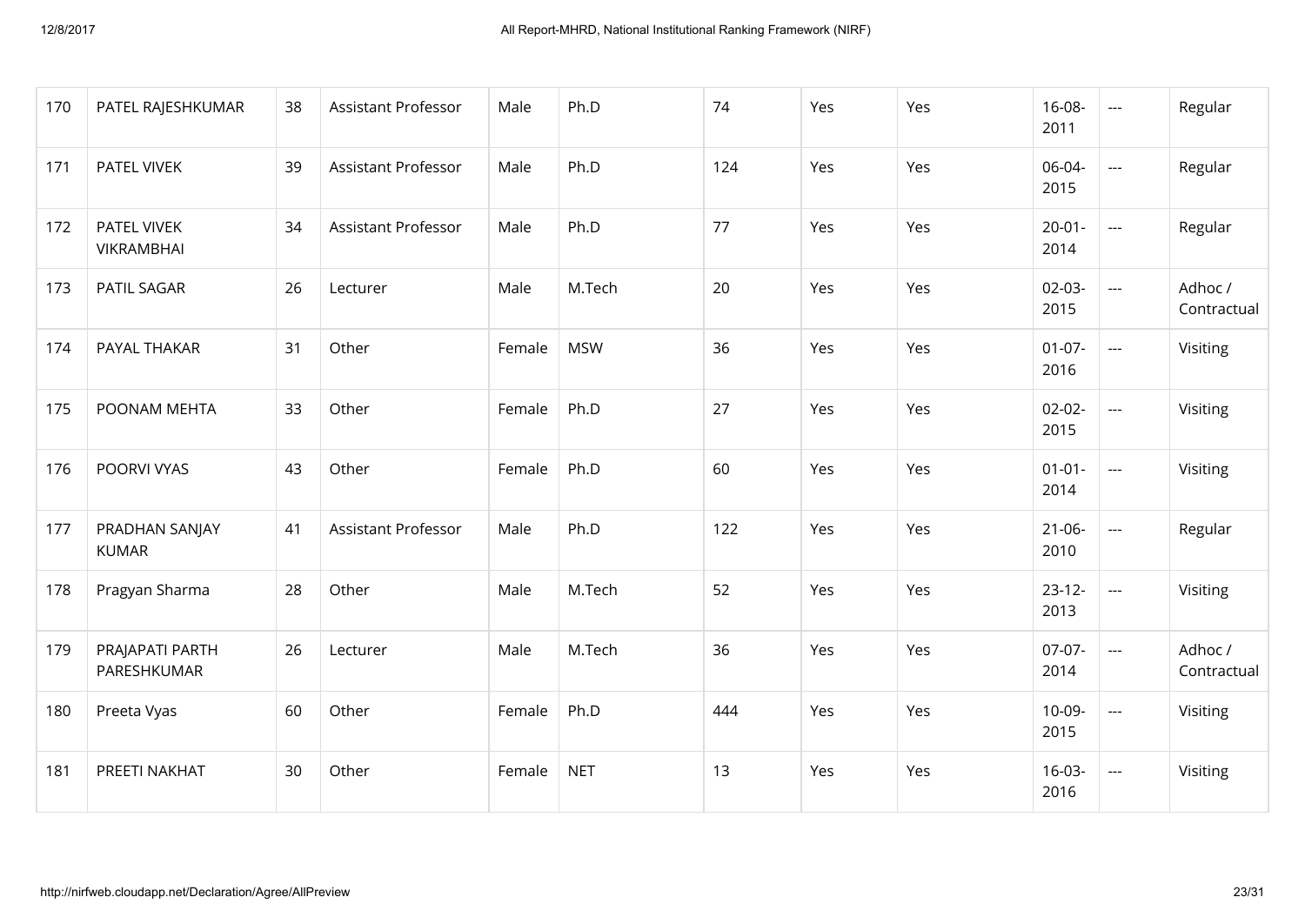| 182 | PRIYAKA PATIL                            | 27 | Lecturer                                            | Female | M.Tech | 14  | Yes | No  | $01 - 08 -$<br>2016 | $31-07-$<br>2017                 | Adhoc /<br>Contractual |
|-----|------------------------------------------|----|-----------------------------------------------------|--------|--------|-----|-----|-----|---------------------|----------------------------------|------------------------|
| 183 | Pulin J Purohit                          | 29 | Lecturer                                            | Male   | M.Tech | 32  | No  | No  | $12 - 11 -$<br>2013 | 08-04-<br>2015                   | Adhoc /<br>Contractual |
| 184 | R BALASUBRAMANIAN                        | 34 | Lecturer                                            | Male   | M.Tech | 34  | Yes | Yes | 17-09-<br>2014      | $\sim$                           | Adhoc /<br>Contractual |
| 185 | R JOTHI                                  | 37 | Assistant Professor                                 | Female | Ph.D   | 12  | Yes | Yes | $15-09-$<br>2016    | $\mathbb{L}\mathbb{L}\mathbb{L}$ | Regular                |
| 186 | RAGHAVENDRA HADADI<br><b>BHEEMACHIAR</b> | 56 | Dean / Principal /<br>Director / Vice<br>Chancellor | Male   | Ph.D   | 400 | Yes | Yes | $01 - 11 -$<br>2011 | $\sim$ $\sim$                    | Adhoc /<br>Contractual |
| 187 | Rahul Prasad                             | 32 | Other                                               | Male   | Ph.D   | 132 | Yes | Yes | $26 - 11 -$<br>2016 | $\sim$                           | Visiting               |
| 188 | Rahul Vitthl Deharkar                    | 26 | Lecturer                                            | Male   | M.Tech | 34  | Yes | Yes | $01-07-$<br>2015    | $\sim$ $\sim$                    | Adhoc /<br>Contractual |
| 189 | Ranajit Banerjee                         | 49 | Other                                               | Male   | Ph.D   | 347 | Yes | Yes | $25-09-$<br>2014    | $\overline{a}$                   | Visiting               |
| 190 | RANJANA HARISH                           | 43 | Other                                               | Female | Ph.D   | 127 | Yes | Yes | $01 - 07 -$<br>2016 | $\sim$ $\sim$                    | Visiting               |
| 191 | RANJIKANT PATEL                          | 76 | Other                                               | Male   | Ph.D   | 550 | Yes | Yes | $01 - 08 -$<br>2013 | $\sim$ $\sim$ $\sim$             | Visiting               |
| 192 | <b>RATHORE VIKRAM</b>                    | 34 | Lecturer                                            | Male   | M.Tech | 75  | Yes | Yes | $15-07-$<br>2013    | $\sim$ $\sim$                    | Adhoc /<br>Contractual |
| 193 | Ravi Botta                               | 27 | Lecturer                                            | Male   | M.Tech | 23  | Yes | Yes | $29 - 06 -$<br>2015 | $\overline{a}$                   | Adhoc /<br>Contractual |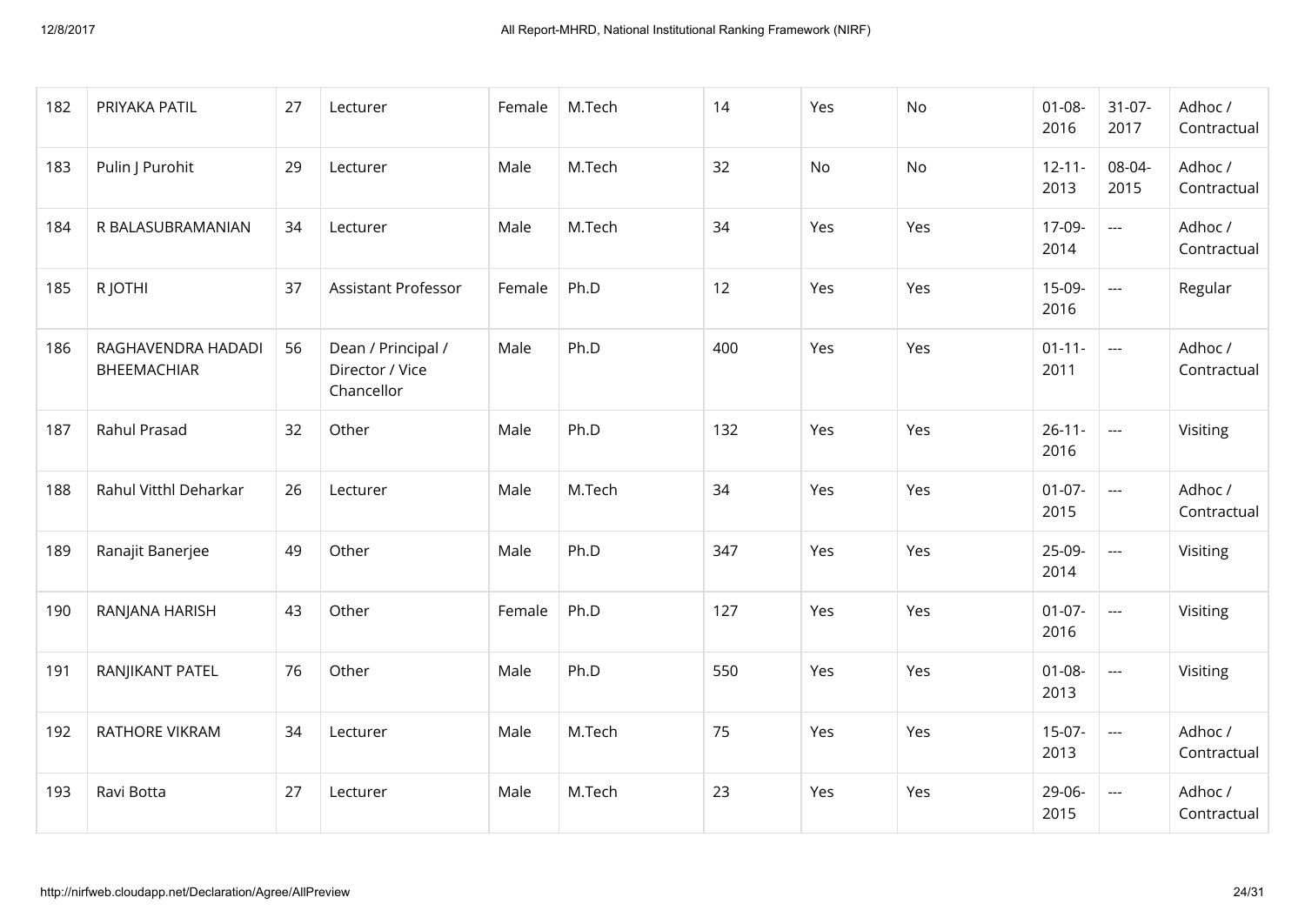| 194 | RAVINDRA KUMAR JAIN              | 66 | Other                      | Male   | B.E        | 504 | Yes | Yes | $15 - 12 -$<br>2010 | $\sim$ $\sim$        | Adhoc /<br>Contractual |
|-----|----------------------------------|----|----------------------------|--------|------------|-----|-----|-----|---------------------|----------------------|------------------------|
| 195 | RAY ABHIJIT<br><b>DILIPKUMAR</b> | 42 | Associate Professor        | Male   | Ph.D       | 202 | Yes | Yes | $14 - 06 -$<br>2007 | $\sim$ $\sim$        | Regular                |
| 196 | REDDY M VENKAT RAM               | 36 | Assistant Professor        | Male   | Ph.D       | 82  | Yes | Yes | $13 - 07 -$<br>2015 | $\sim$               | Regular                |
| 197 | <b>RIMPI BARO</b>                | 25 | Lecturer                   | Female | M.Tech     | 11  | Yes | Yes | $01 - 07 -$<br>2016 | $\sim$ $\sim$ $\sim$ | Regular                |
| 198 | <b>RITU SAHNI</b>                | 36 | Other                      | Female | Ph.D       | 184 | No  | Yes | $03 - 11 -$<br>2017 | $\sim$ $\sim$        | Visiting               |
| 199 | Rupakjyoti Borah                 | 37 | <b>Assistant Professor</b> | Male   | Ph.D       | 36  | No  | No  | $16-09-$<br>2011    | $02 - 12 -$<br>2014  | Regular                |
| 200 | SAHNI MANOJ                      | 38 | Associate Professor        | Male   | Ph.D       | 146 | Yes | Yes | $31 - 12 -$<br>2013 | $\frac{1}{2}$        | Regular                |
| 201 | <b>SAHU SUBRAT</b>               | 50 | Associate Professor        | Male   | Ph.D       | 96  | No  | No  | $04 - 04 -$<br>2008 | $31 - 12 -$<br>2015  | Regular                |
| 202 | <b>SAINI BHARTI</b>              | 29 | Lecturer                   | Female | M.Tech     | 60  | Yes | Yes | $04 - 06 -$<br>2013 | $\sim$               | Adhoc /<br>Contractual |
| 203 | SAKARIYA SANJAY<br><b>KUMAR</b>  | 34 | Other                      | Male   | <b>MBA</b> | 61  | No  | No  | 06-07-<br>2009      | $05-07-$<br>2014     | Adhoc /<br>Contractual |
| 204 | Samarth Kaji                     | 31 | Other                      | Male   | <b>MBA</b> | 131 | Yes | Yes | $30 - 11 -$<br>2013 | $\sim$ $\sim$        | Visiting               |
| 205 | <b>SAMIR PATEL</b>               | 42 | <b>Assistant Professor</b> | Male   | Ph.D       | 20  | Yes | Yes | 29-08-<br>2016      | $\sim$ $\sim$        | Regular                |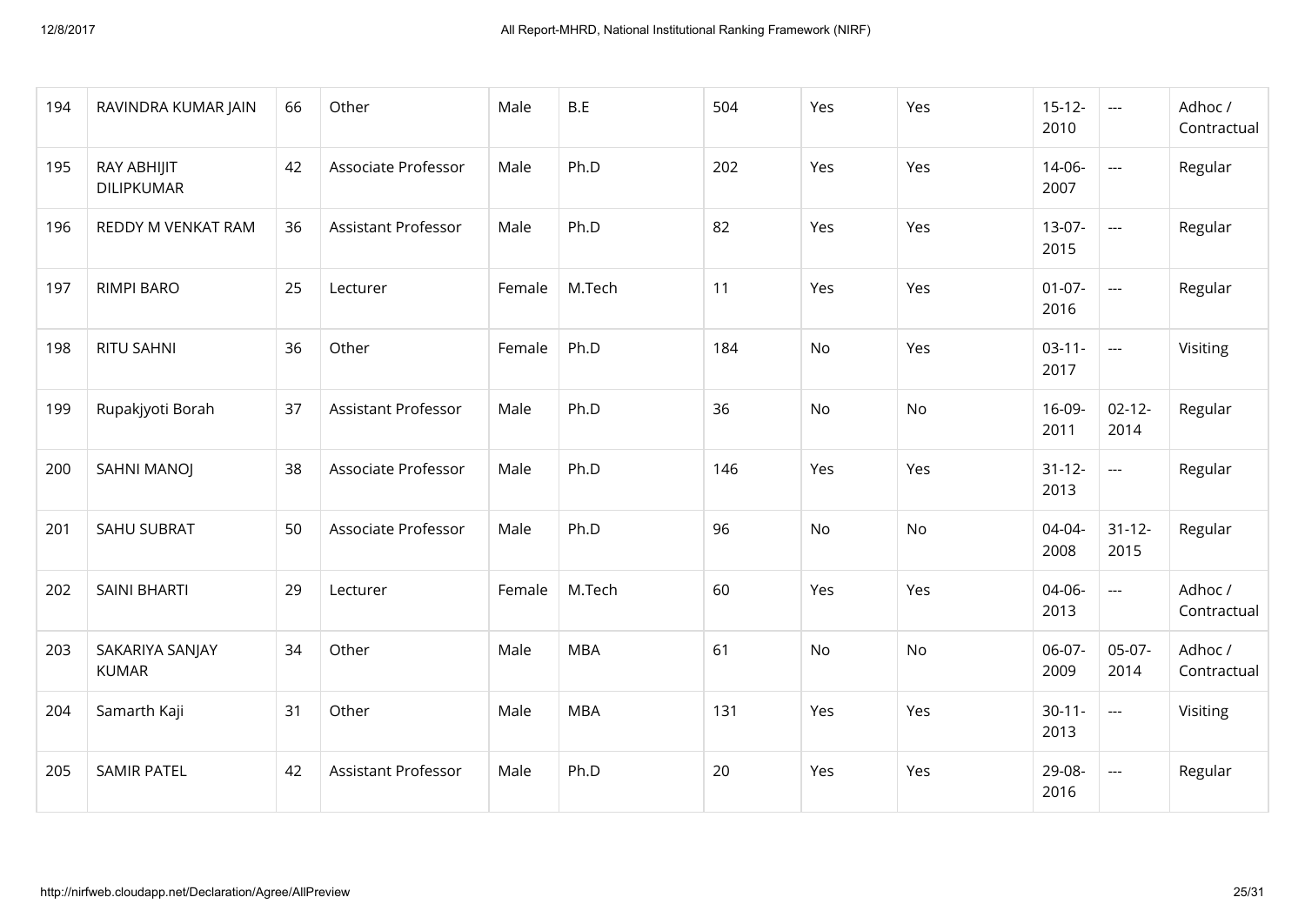| 206 | Sanjay Chakraborty    | 49 | Other                      | Male   | <b>MBA</b> | 244 | Yes | Yes | $01 - 04 -$<br>2016 | $\sim$ $\sim$ $\sim$ | Visiting               |
|-----|-----------------------|----|----------------------------|--------|------------|-----|-----|-----|---------------------|----------------------|------------------------|
| 207 | SANJAY JHA            | 48 | Other                      | Male   | Ph.D       | 120 | Yes | Yes | $02 - 11 -$<br>2016 | $\sim$ $\sim$        | Visiting               |
| 208 | Sanjiv Kumar          | 28 | Lecturer                   | Male   | M.Tech     | 49  | No  | No  | $24 - 06 -$<br>2013 | $28 - 01 -$<br>2015  | Adhoc /<br>Contractual |
| 209 | Santosh Kumar         | 50 | Professor                  | Male   | Ph.D       | 204 | No  | No  | $01-09-$<br>2010    | $30 - 11 -$<br>2014  | Regular                |
| 210 | SANTOSH LEENA         | 36 | Lecturer                   | Female | M.Tech     | 111 | Yes | Yes | $01 - 01 -$<br>2014 | $\sim$ $\sim$        | Adhoc /<br>Contractual |
| 211 | Sarabjit Butalia      | 56 | Other                      | Male   | <b>MBA</b> | 402 | Yes | Yes | $29-10-$<br>2012    | $\sim$ $\sim$        | Visiting               |
| 212 | <b>SARKAR ASHISH</b>  | 55 | Associate Professor        | Male   | Ph.D       | 369 | Yes | Yes | $29-10-$<br>2007    | $\sim$ $\sim$ $\sim$ | Regular                |
| 213 | <b>SARKAR DEBASIS</b> | 46 | Associate Professor        | Male   | Ph.D       | 250 | Yes | Yes | $31 - 05 -$<br>2013 | $\frac{1}{2}$        | Regular                |
| 214 | <b>SARVAR SHERRY</b>  | 63 | Other                      | Female | Ph.D       | 87  | Yes | Yes | $01 - 12 -$<br>2015 | $\sim$ $\sim$        | Visiting               |
| 215 | SAVSANI POONAM        | 37 | <b>Assistant Professor</b> | Female | Ph.D       | 127 | Yes | Yes | 09-08-<br>2012      | $\frac{1}{2}$        | Regular                |
| 216 | SAVSANI VIMAL         | 38 | <b>Assistant Professor</b> | Male   | Ph.D       | 166 | Yes | Yes | $05-07-$<br>2012    | $\sim$ $\sim$        | Regular                |
| 217 | <b>SHAH DARSHIT</b>   | 45 | Lecturer                   | Male   | M.Tech     | 83  | Yes | Yes | $02 - 08 -$<br>2010 | $\frac{1}{2}$        | Adhoc /<br>Contractual |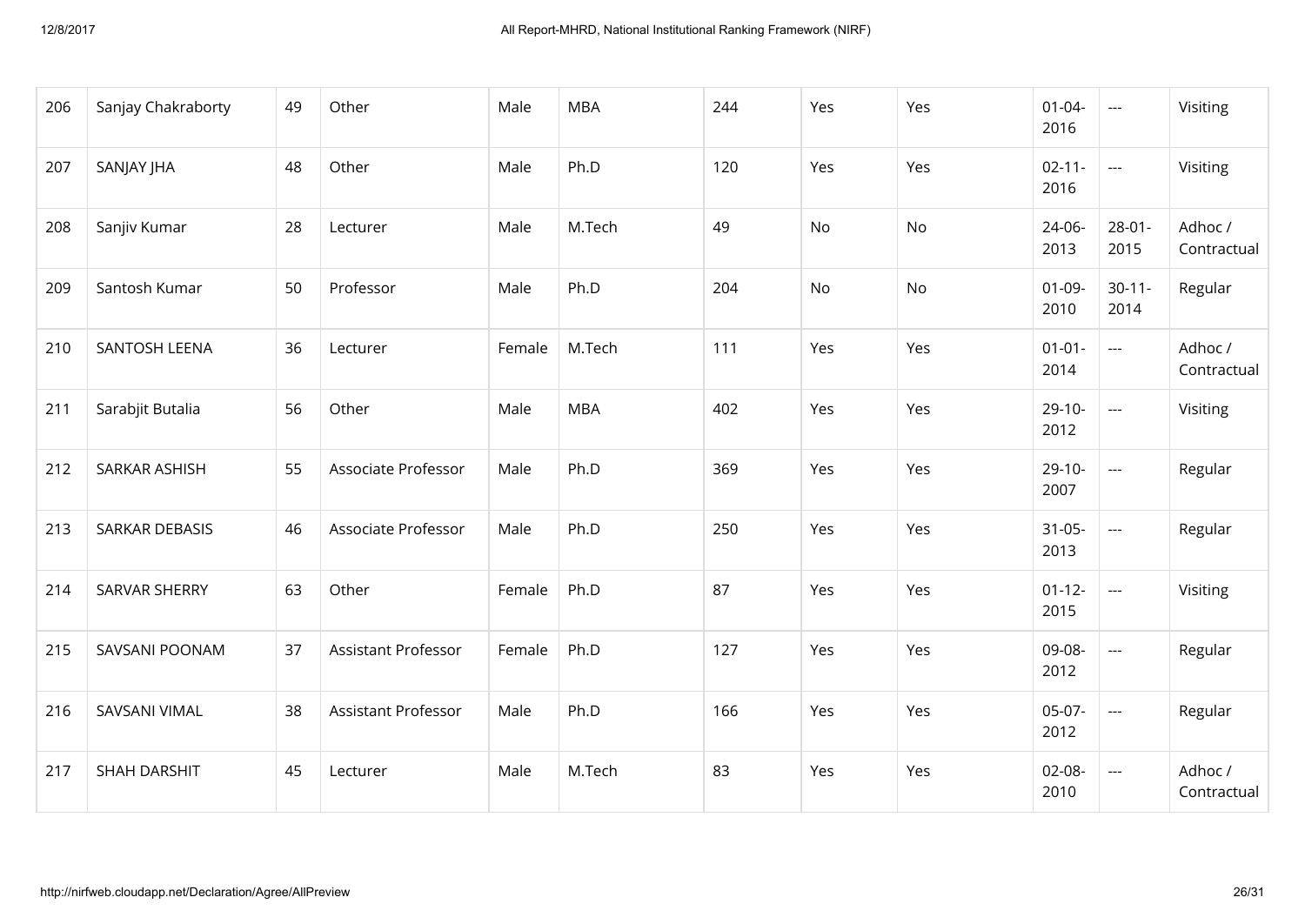| 218 | <b>SHAH HARSH</b>                 | 24 | Lecturer                   | Male   | M.Tech     | 6  | Yes | <b>No</b> | $16 - 05 -$<br>2016 | $30 - 12 -$<br>2016 | Adhoc /<br>Contractual |
|-----|-----------------------------------|----|----------------------------|--------|------------|----|-----|-----------|---------------------|---------------------|------------------------|
| 219 | SHAH PRATIK J                     | 37 | <b>Assistant Professor</b> | Male   | Ph.D       | 78 | No  | No        | $26 - 04 -$<br>2011 | $16 - 11 -$<br>2015 | Regular                |
| 220 | SHAH VATSAL K                     | 31 | Lecturer                   | Male   | M.Tech     | 36 | Yes | <b>No</b> | $02 - 07 -$<br>2012 | $23 - 06 -$<br>2017 | Adhoc /<br>Contractual |
| 221 | SHARMA ANVITA                     | 32 | Lecturer                   | Female | M.Tech     | 60 | Yes | Yes       | $02 - 07 -$<br>2012 | $\sim$ $\sim$       | Adhoc /<br>Contractual |
| 222 | <b>SHARMA RITU</b>                | 35 | Associate Professor        | Female | Ph.D       | 78 | Yes | Yes       | $12-09-$<br>2012    | $\sim$              | Regular                |
| 223 | Shilpa Parasrampuria              | 45 | Other                      | Female | Ph.D       | 36 | Yes | Yes       | $01 - 01 -$<br>2016 | $\sim$ $\sim$       | Regular                |
| 224 | SHINDE SATYAM M                   | 39 | Assistant Professor        | Male   | Ph.D       | 71 | Yes | Yes       | $11-04-$<br>2011    | $\sim$ $\sim$       | Regular                |
| 225 | Shivam Kapoor                     | 29 | Lecturer                   | Male   | M.Tech     | 36 | Yes | No        | $14 - 07 -$<br>2014 | $13 - 01 -$<br>2016 | Adhoc /<br>Contractual |
| 226 | SHOBHIT CHATURVEDI                | 26 | Lecturer                   | Male   | M.Tech     | 12 | Yes | Yes       | $01 - 06 -$<br>2016 | $\sim$ $\sim$       | Regular                |
| 227 | SHREYA SAHAJPAL                   | 29 | Lecturer                   | Male   | M.Tech     | 12 | Yes | No        | $12 - 08 -$<br>2014 | $01 - 02 -$<br>2016 | Adhoc /<br>Contractual |
| 228 | Shreyas Patel                     | 30 | Other                      | Male   | <b>MBA</b> | 84 | Yes | Yes       | $07 - 02 -$<br>2016 | $\sim$ $\sim$       | Visiting               |
| 229 | SHUKLA AJITKUMAR<br>NARESHCHANDRA | 50 | Associate Professor        | Male   | Ph.D       | 84 | No  | No        | $01 - 05 -$<br>2007 | $01 - 12 -$<br>2014 | Regular                |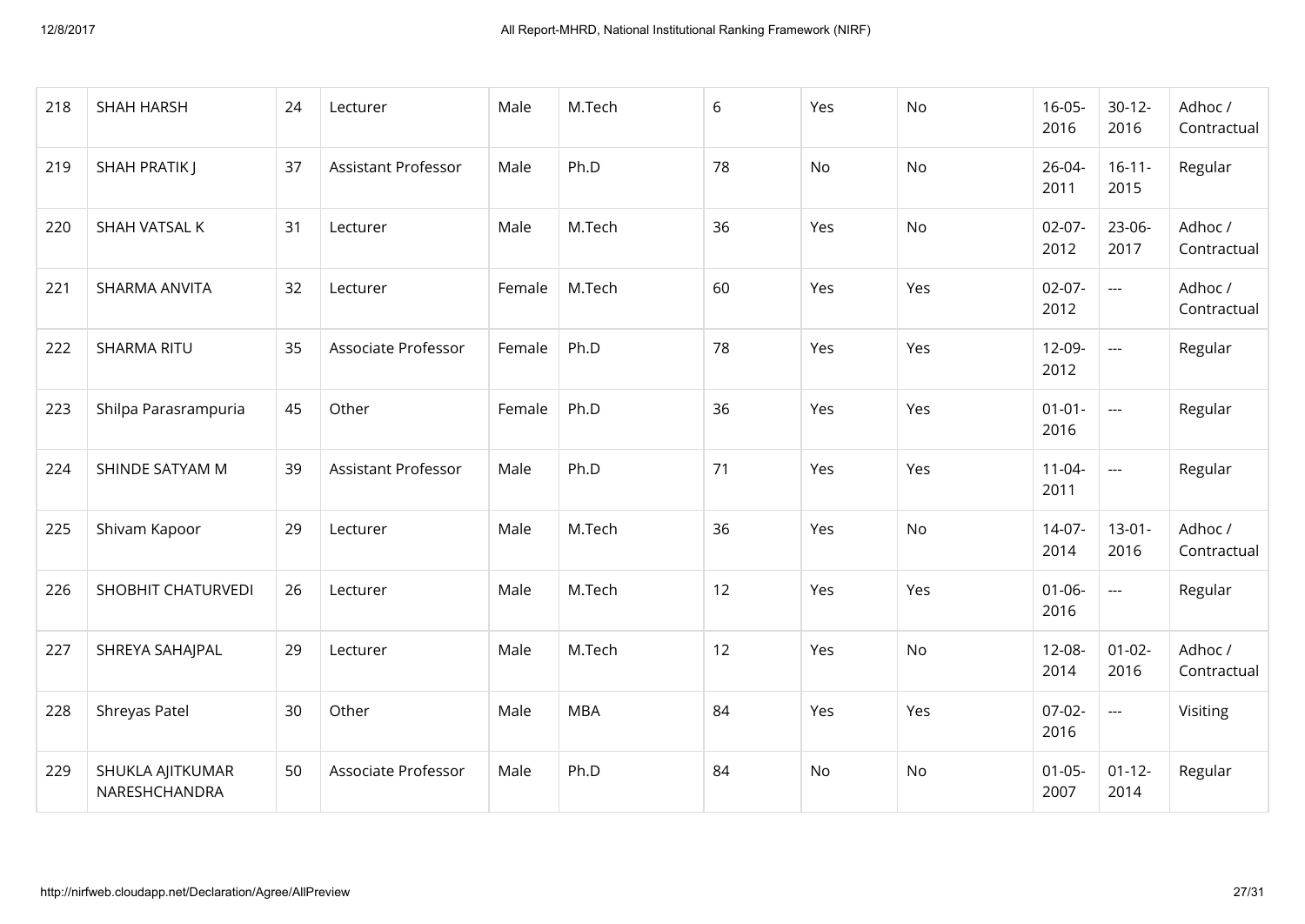| 230 | <b>SHUKLA VIPIN</b>                 | 26 | Lecturer                   | Male   | M.Tech        | 26             | Yes | Yes | $04 - 05 -$<br>2015 | $\sim$ $\sim$       | Adhoc /<br>Contractual |
|-----|-------------------------------------|----|----------------------------|--------|---------------|----------------|-----|-----|---------------------|---------------------|------------------------|
| 231 | SIDDHARTH S JOSHI                   | 31 | Lecturer                   | Male   | M.Tech        | 66             | Yes | Yes | $10-12-$<br>2012    | $\frac{1}{2}$       | Adhoc /<br>Contractual |
| 232 | SIDHARTH CHANDAK                    | 25 | Lecturer                   | Male   | M.Tech        | $\overline{2}$ | Yes | No  | $13 - 06 -$<br>2016 | $13-07-$<br>2016    | Adhoc /<br>Contractual |
| 233 | SINGH ANANTHATS                     | 29 | <b>Assistant Professor</b> | Male   | Ph.D          | 32             | Yes | Yes | $19 - 01 -$<br>2015 | $\pm$ $\pm$ $\pm$   | Regular                |
| 234 | SINGH TAJINDER PAL                  | 54 | Professor                  | Male   | Ph.D          | 360            | Yes | Yes | $10-10-$<br>2007    | $\sim$              | Regular                |
| 235 | SIRCAR ANIRBID                      | 47 | Professor                  | Male   | Ph.D          | 316            | Yes | Yes | $12 - 07 -$<br>2010 | $\pm$ $\pm$ $\pm$   | Regular                |
| 236 | SOEB MODASIYA                       | 33 | Other                      | Male   | M.A.(History) | 60             | Yes | Yes | $01 - 12 -$<br>2016 | $\pm$ $\pm$ $\pm$   | Visiting               |
| 237 | SOMERAJ C                           | 24 | Lecturer                   | Male   | M.Tech        | 10             | Yes | Yes | $15-06-$<br>2016    | $\pm$ $\pm$ $\pm$   | Regular                |
| 238 | Sonal S Dharne                      | 27 | Lecturer                   | Female | M.Tech        | 36             | Yes | No  | $15-07-$<br>2014    | $13 - 01 -$<br>2016 | Adhoc /<br>Contractual |
| 239 | SRINIVAS ABHINAYA<br><b>BHASURU</b> | 26 | Lecturer                   | Male   | M.Tech        | 23             | Yes | Yes | 29-06-<br>2015      | $\pm$ $\pm$ $\pm$   | Adhoc /<br>Contractual |
| 240 | SRIVASTAVA ANURAG<br><b>KUMAR</b>   | 36 | <b>Assistant Professor</b> | Male   | Ph.D          | 73             | Yes | Yes | 08-08-<br>2011      | $\sim$              | Regular                |
| 241 | SRIVASTAVA ROHIT                    | 36 | Associate Professor        | Male   | Ph.D          | 157            | Yes | Yes | $04 - 05 -$<br>2010 | $\pm$ $\pm$ $\pm$   | Regular                |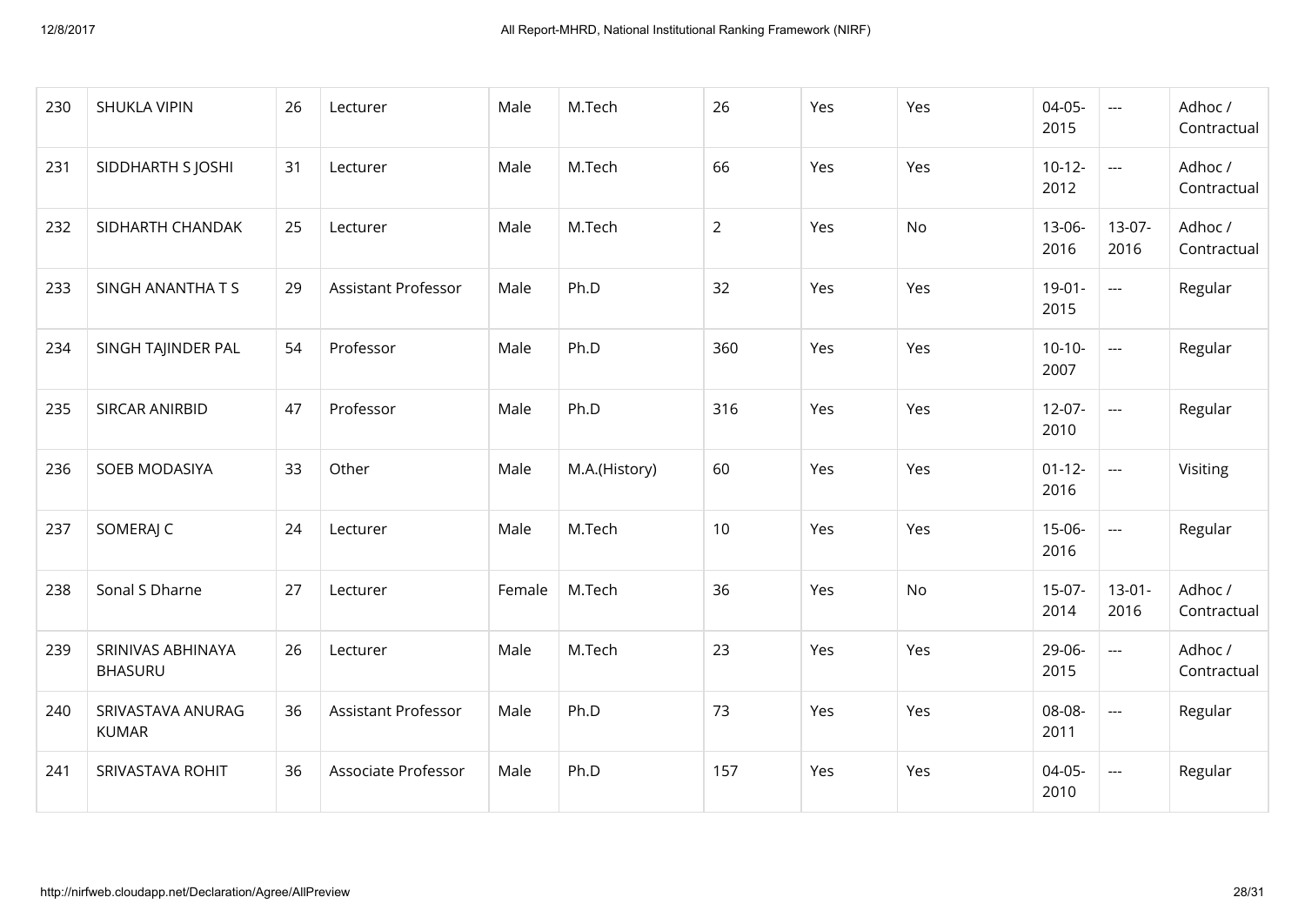| 242 | SRIVASTAVA<br>VIJAYKUMAR SURAJBALI      | 44 | Associate Professor                                 | Male   | Ph.D       | 96  | No  | No  | $11 - 06 -$<br>2007 | $03-02-$<br>2015         | Regular                |
|-----|-----------------------------------------|----|-----------------------------------------------------|--------|------------|-----|-----|-----|---------------------|--------------------------|------------------------|
| 243 | <b>SUBASH SHAH</b>                      | 69 | Other                                               | Male   | Ph.D       | 480 | Yes | No  |                     |                          |                        |
| 244 | Supriya Sapre                           | 44 | Other                                               | Female | <b>MBA</b> | 264 | Yes | Yes | $20 - 02 -$<br>2016 | $\overline{\phantom{a}}$ | Other                  |
| 245 | <b>SURENDRA SASI</b>                    | 29 | <b>Assistant Professor</b>                          | Male   | Ph.D       | 12  | Yes | Yes | $01 - 02 -$<br>2017 | $\sim$ $\sim$            | Regular                |
| 246 | SURESH KUMAR R                          | 33 | <b>Assistant Professor</b>                          | Male   | Ph.D       | 12  | Yes | No  | $18 - 01 -$<br>2016 | $07-10-$<br>2016         | Regular                |
| 247 | <b>SUSAN GEORGE</b>                     | 36 | Other                                               | Female | Ph.D       | 120 | Yes | Yes | $02 - 07 -$<br>2017 | $\overline{a}$           | Visiting               |
| 248 | SWAPNIL DHARASKAR                       | 31 | <b>Assistant Professor</b>                          | Male   | Ph.D       | 36  | Yes | Yes | $18 - 11 -$<br>2016 | $\sim$ $\sim$            | Regular                |
| 249 | T KISHEN KUMAR<br><b>REDDY</b>          | 61 | Dean / Principal /<br>Director / Vice<br>Chancellor | Male   | Ph.D       | 432 | Yes | Yes | $22 - 08 -$<br>2016 | $\sim$ $\sim$            | Regular                |
| 250 | <b>TADEPALLI PHANI</b><br><b>SWECHA</b> | 26 | Lecturer                                            | Female | M.Tech     | 36  | Yes | No  | $07-07-$<br>2014    | $24 - 04 -$<br>2017      | Adhoc /<br>Contractual |
| 251 | <b>TANEJA MALLIKA</b>                   | 28 | Lecturer                                            | Female | M.Tech     | 36  | Yes | Yes | $10-07-$<br>2014    | $\overline{a}$           | Adhoc /<br>Contractual |
| 252 | <b>THADIPARTHI MARY</b><br>PRASANNA     | 26 | Lecturer                                            | Female | M.Tech     | 23  | No  | No  | $15-07-$<br>2013    | $11-06-$<br>2015         | Adhoc /<br>Contractual |
| 253 | THAKER TEJASKUMAR                       | 35 | <b>Assistant Professor</b>                          | Male   | Ph.D       | 100 | Yes | Yes | $01 - 05 -$<br>2012 | $\sim$ $\sim$            | Regular                |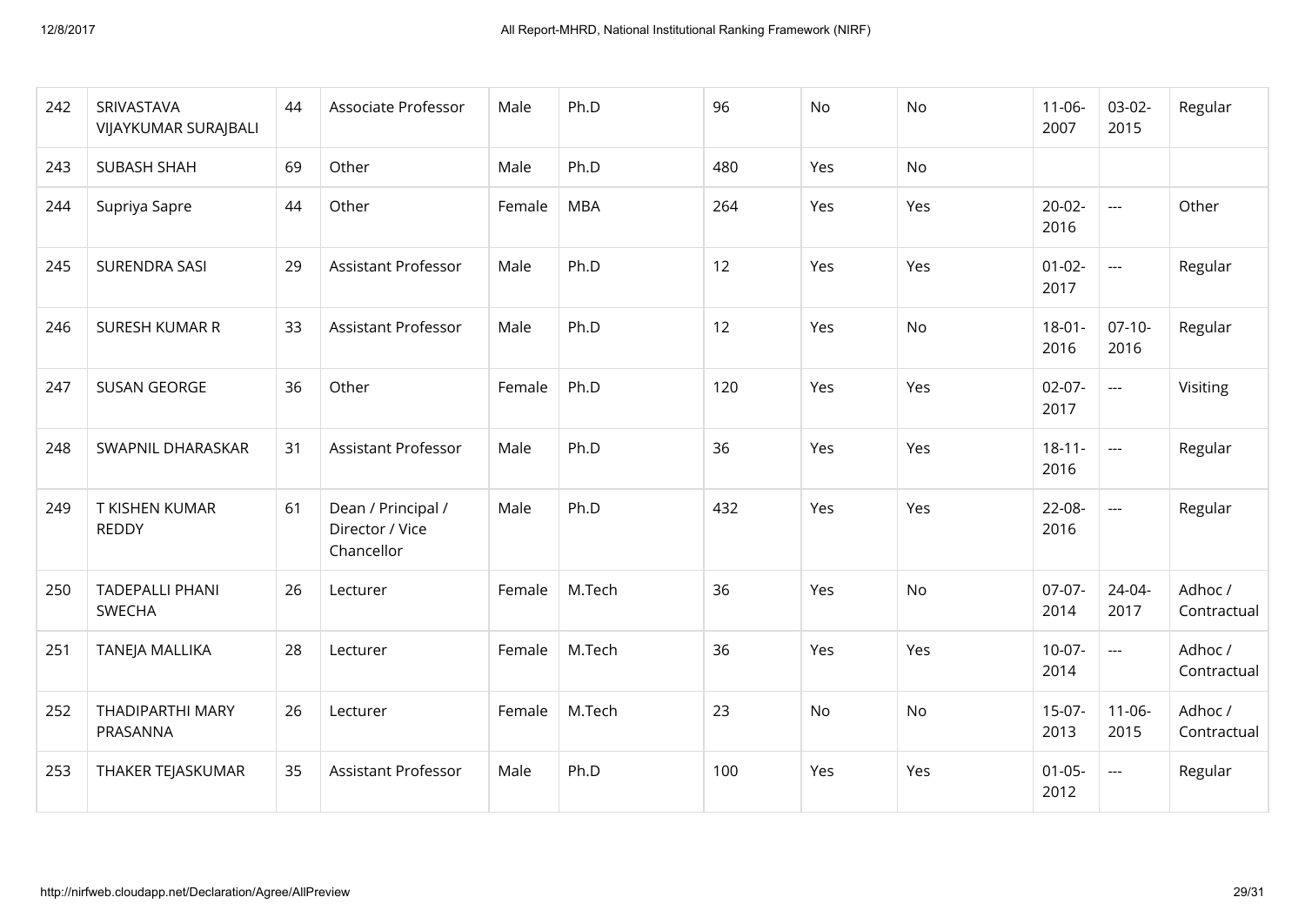| 254 | <b>TOPPO ELIJAH TINTIUS</b>           | 28 | Lecturer                   | Male   | M.Tech  | 36  | Yes       | Yes | $07-07-$<br>2015    | $\sim$ $\sim$        | Adhoc /<br>Contractual |
|-----|---------------------------------------|----|----------------------------|--------|---------|-----|-----------|-----|---------------------|----------------------|------------------------|
| 255 | TRIPATHI BRIJESH                      | 34 | <b>Assistant Professor</b> | Male   | Ph.D    | 130 | Yes       | Yes | $27-01-$<br>2009    | $\sim$ $\sim$ $\sim$ | Regular                |
| 256 | <b>TRIVEDI HEMANTBHAI</b>             | 59 | Professor                  | Male   | Ph.D    | 186 | <b>No</b> | No  | 17-09-<br>2012      | $16 - 09 -$<br>2015  | Adhoc /<br>Contractual |
| 257 | <b>TRIVEDI NIYATI</b>                 | 36 | Lecturer                   | Female | M. Phil | 92  | Yes       | Yes | $01 - 10 -$<br>2009 | $\sim$ $\sim$        | Adhoc /<br>Contractual |
| 258 | VACHHARAJANI BHASHA<br><b>HARSHAL</b> | 34 | <b>Assistant Professor</b> | Female | Ph.D    | 109 | Yes       | Yes | $24 - 06 -$<br>2013 | $\overline{a}$       | Regular                |
| 259 | <b>VAISHALI SHARMA</b>                | 27 | Lecturer                   | Female | M.Tech  | 24  | Yes       | Yes | $02-07-$<br>2015    | $\sim$ $\sim$ $\sim$ | Adhoc /<br>Contractual |
| 260 | VAITHEESWARAN G                       | 31 | Lecturer                   | Male   | M.Tech  | 48  | Yes       | Yes | $01 - 07 -$<br>2013 | $\sim$ $\sim$        | Adhoc /<br>Contractual |
| 261 | VAKAMALLA TEJASWI                     | 28 | <b>Assistant Professor</b> | Male   | Ph.D    | 12  | No        | No  | $14 - 11 -$<br>2016 | 03-08-<br>2017       | Regular                |
| 262 | <b>VENKATA KRISHNAN</b>               | 37 | Lecturer                   | Male   | M.Tech  | 27  | Yes       | Yes | $02 - 03 -$<br>2015 | $\frac{1}{2}$        | Adhoc /<br>Contractual |
| 263 | <b>VENKATA PAVAN</b><br><b>KUMART</b> | 28 | Lecturer                   | Male   | M.Tech  | 24  | Yes       | Yes | $06-07-$<br>2015    | $\sim$ $\sim$ $\sim$ | Adhoc /<br>Contractual |
| 264 | <b>VENKATA RAMA RUDRA</b>             | 28 | <b>Assistant Professor</b> | Male   | Ph.D    | 12  | Yes       | Yes | $01 - 06 -$<br>2016 | $\sim$ $\sim$        | Regular                |
| 265 | <b>VIKRAMADITYA</b>                   | 64 | Other                      | Male   | Ph.D    | 132 | Yes       | Yes | $01 - 05 -$<br>2017 | $\sim$ $\sim$ $\sim$ | Visiting               |